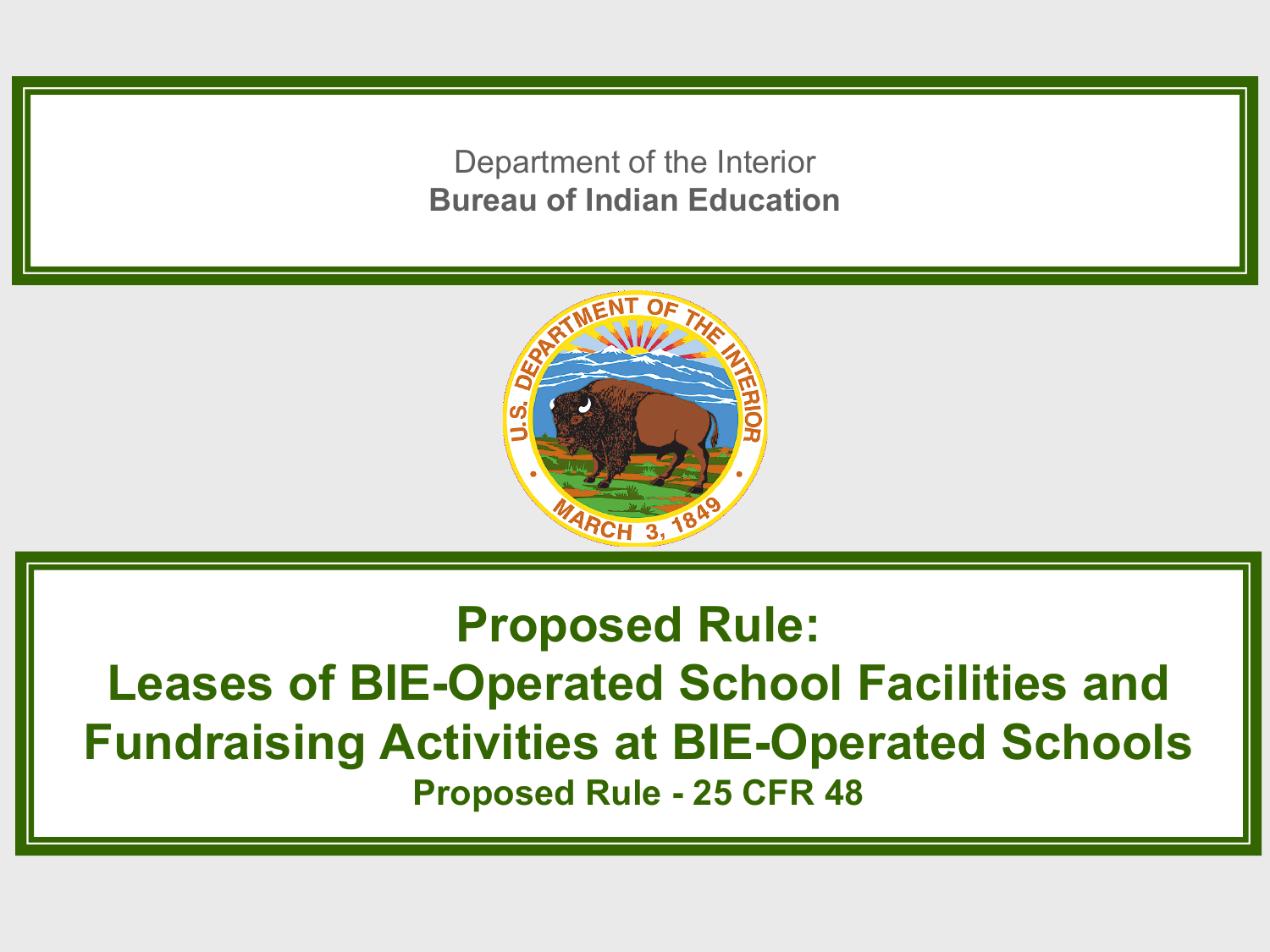#### **Background**

- Bureau of Indian Education (BIE) currently operates 54 schools
- Congress provided authority\* for
	- Leasing: BIE-operated schools to enter into agreements with persons/entities allowing them to lease the school's land or facilities in exchange for funds that benefit the school
	- Fundraising: Personnel of BIE-operated schools to participate in fundraising activity, in their official capacity and as part of their official duties, for the benefit of the school
- This proposed rule implements that statutory authority.

\**See* Public Laws 112-74, 113-235, 114-113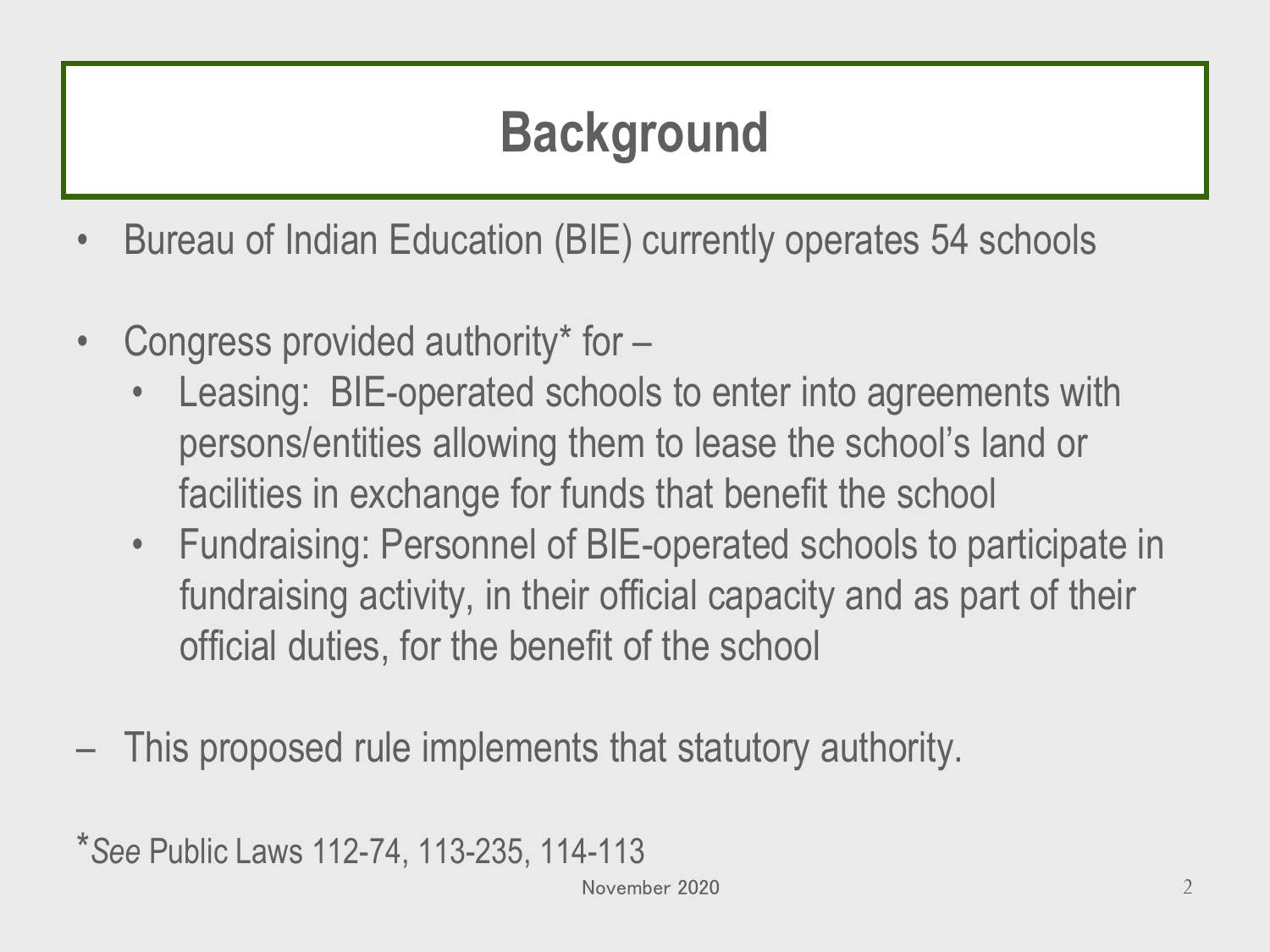#### **History of Regulation Development**

- July 22, 2013 and June 19, 2014 Dear Tribal Leader letters requesting comment
- June 21, 2016 Proposed rule published
- August 22, 2016 Comment period completed
- October 14, 2020 New proposed rule published (85 FR 65000)
- December 14, 2020 Comment period end
- Goal: Final rule by January 2021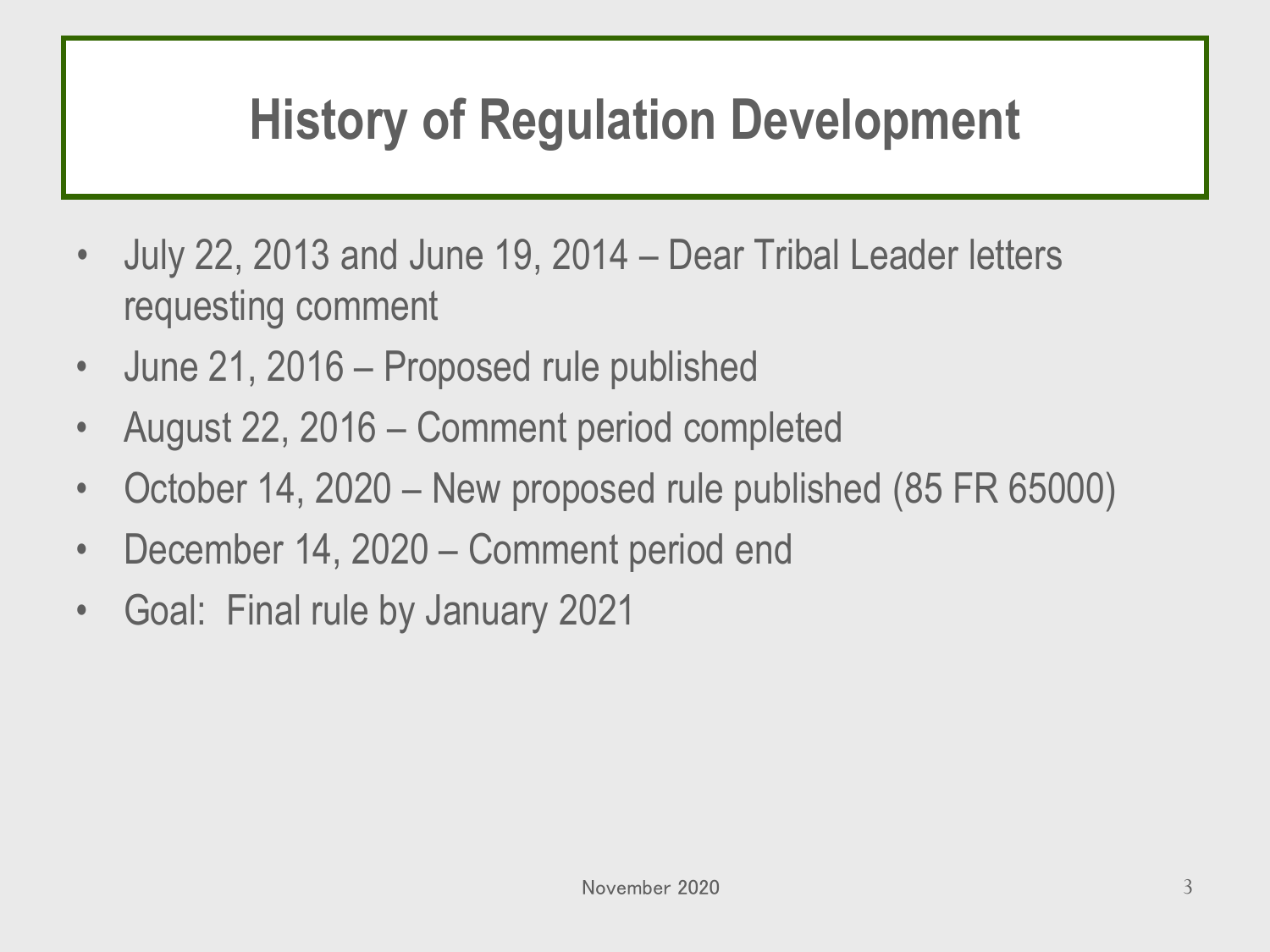#### **Overview of Rule**

- 25 CFR 48 (Leases Covering Bureau-Operated Schools and Fundraising Activities at Bureau-Operated Schools)
	- Subpart A General Provisions
	- Subpart B Leasing of Bureau-Operated Facilities
	- Subpart C Fundraising Activities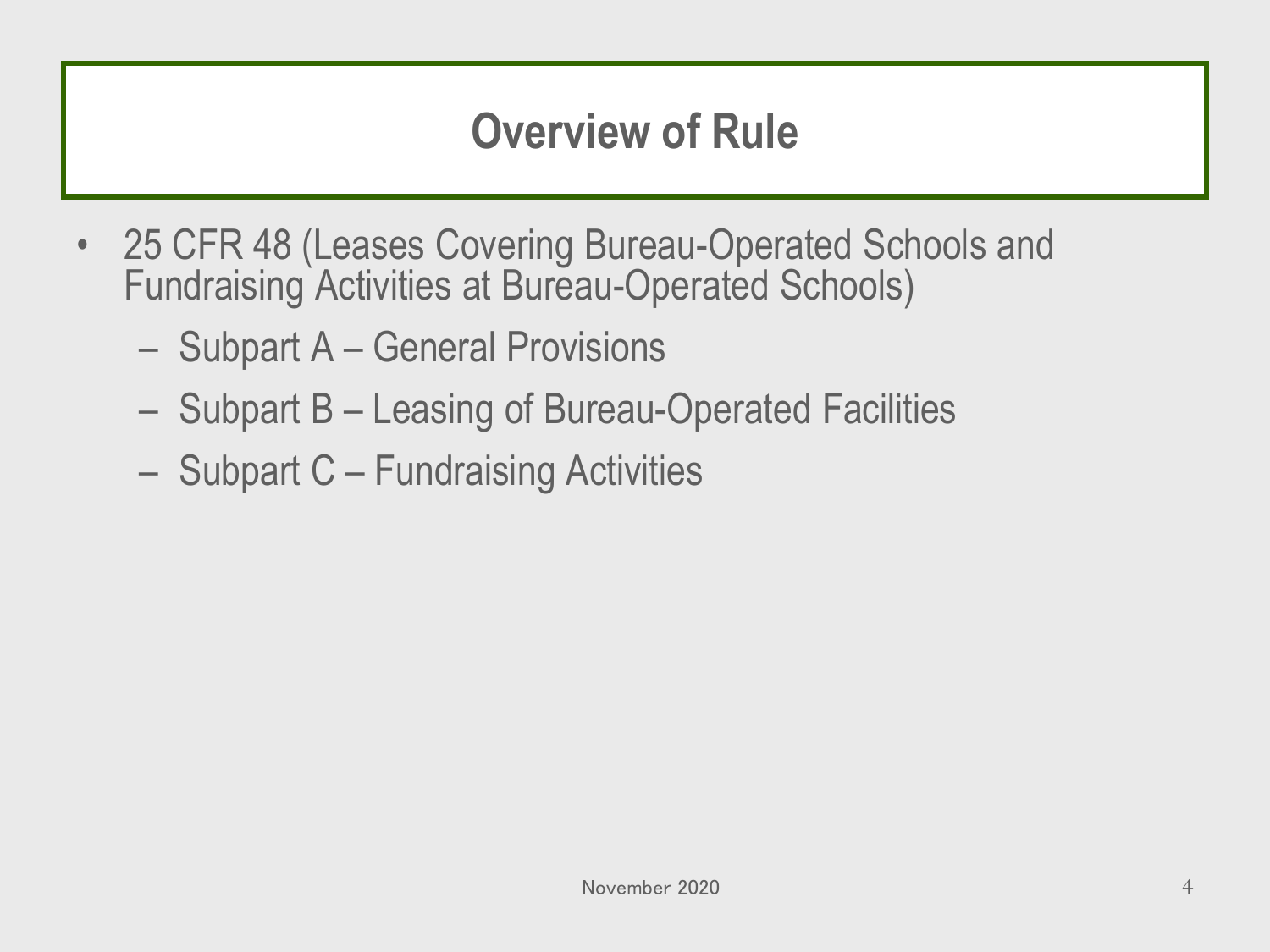# **Subpart A: GENERAL PROVISIONS**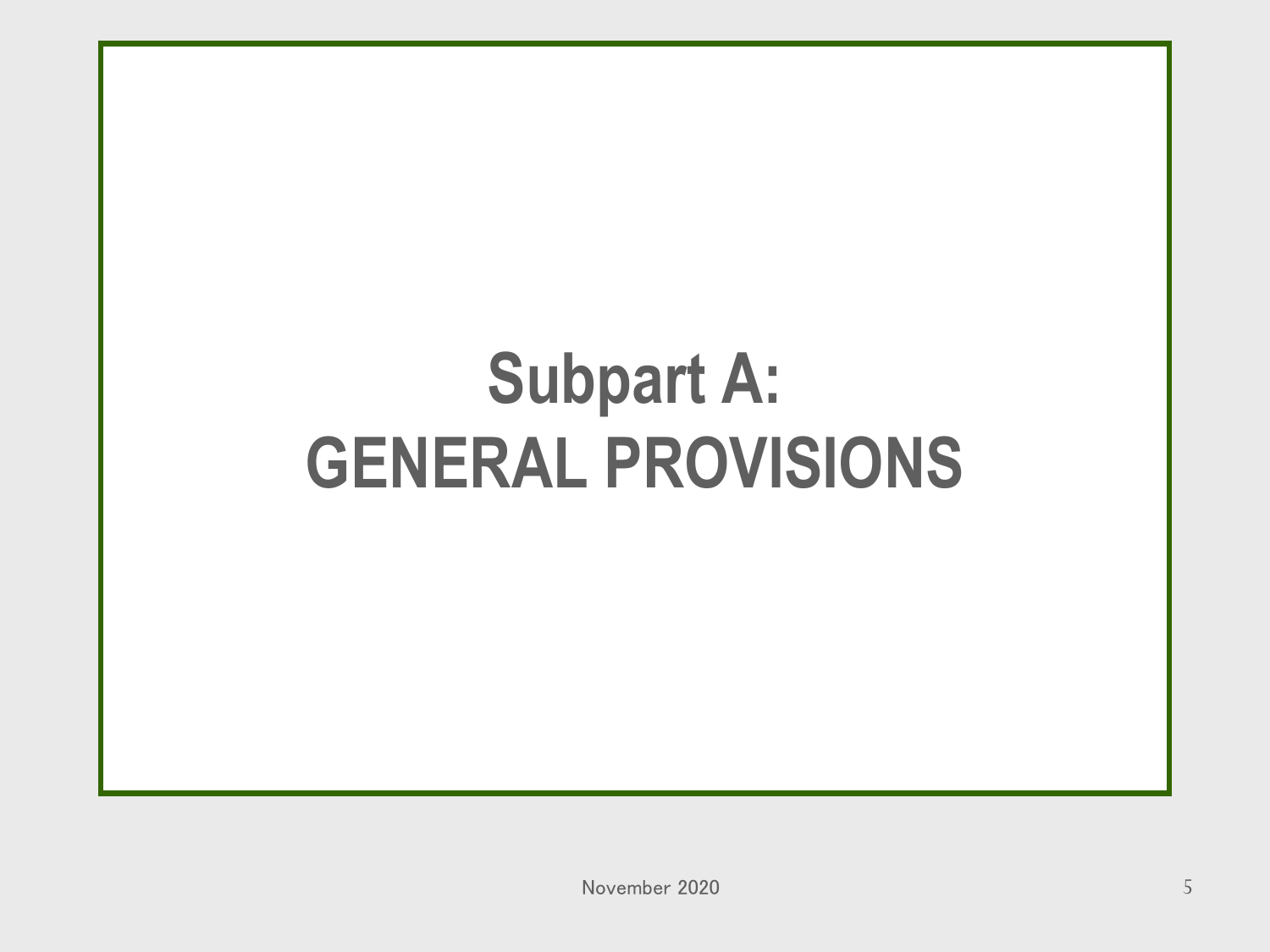#### **Purpose**

- The proposed rule:
	- Implements authorization for BIE to lease or rent BIE-operated school facilities in exchange for funds;
	- Establishes mechanisms and standards for leasing BIE-operated facilities, and management and use of the funds received as consideration;
	- Describes allowable fundraising activities by the employees of Bureau-operated schools; and
	- Establishes provisions for monitoring the amount and terms of consideration received, the manner in which the consideration is used, and any results achieved by such use. **§ 48.1**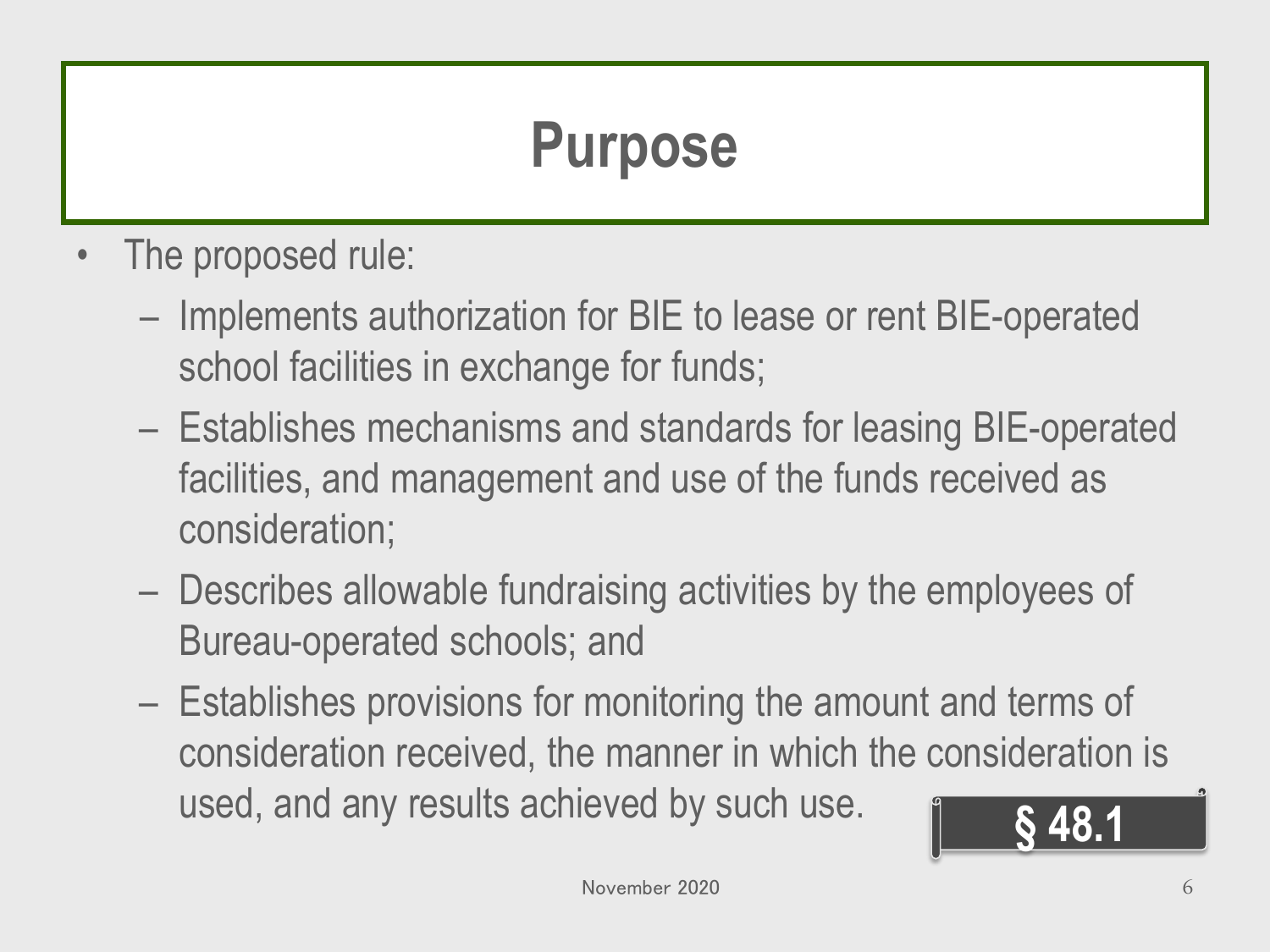#### **Purpose (continued)**

- The proposed rule does not affect:
	- 25 CFR 31.2, allowing for use of school facilities for community activities and adult education activities, where *no consideration* is received in exchange
	- 26 CFR 31.7 and 36.43(g), establishing guidelines for *student*  fundraising
	- The implementing regulations for the Federal Employees Quarters Facilities Act, 5 U.S.C. 5911, at 41 CFR 114-51 and policies at Departmental Manual part 400, chapter 3
	- Use of BIE-operated school facilities or lands by other Federal agencies, so long as the use is memorialized in a written agreement

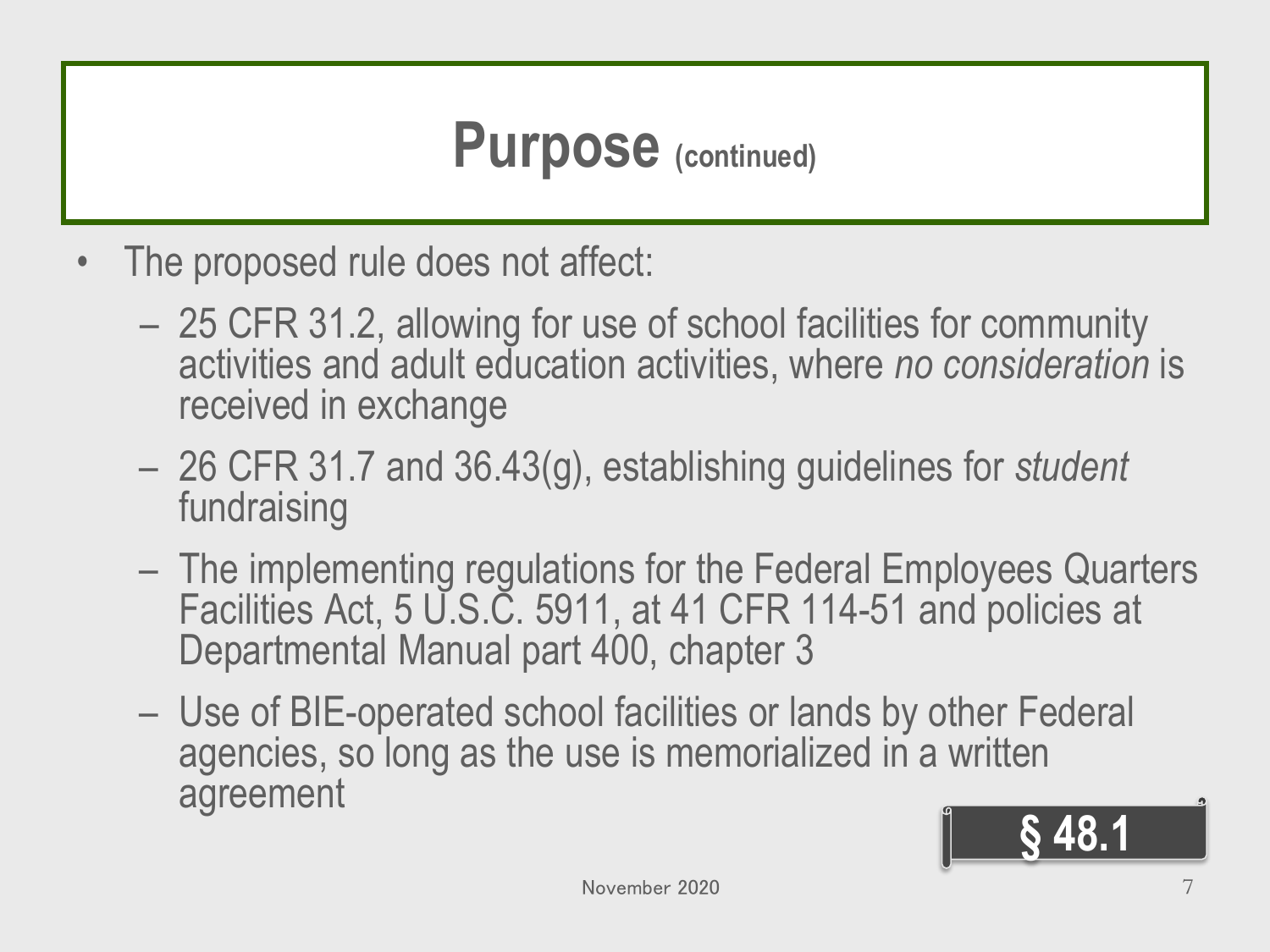## **Scope of Rule**

- Leasing provisions apply only to **BIE-operated schools**:
	- BIE-operated day or boarding schools, dormitories for students attending a school other than a BIE school, institutions of higher learning and associated facilities operated by BIE
- Fundraising provisions apply only to **employees of BIE-operated schools**
- The **rule does not** apply to Tribally controlled grant schools or:
	- Public schools
	- Public Law 100-297 Tribally controlled schools, or
	- Public Law 93-638 contract or grant schools

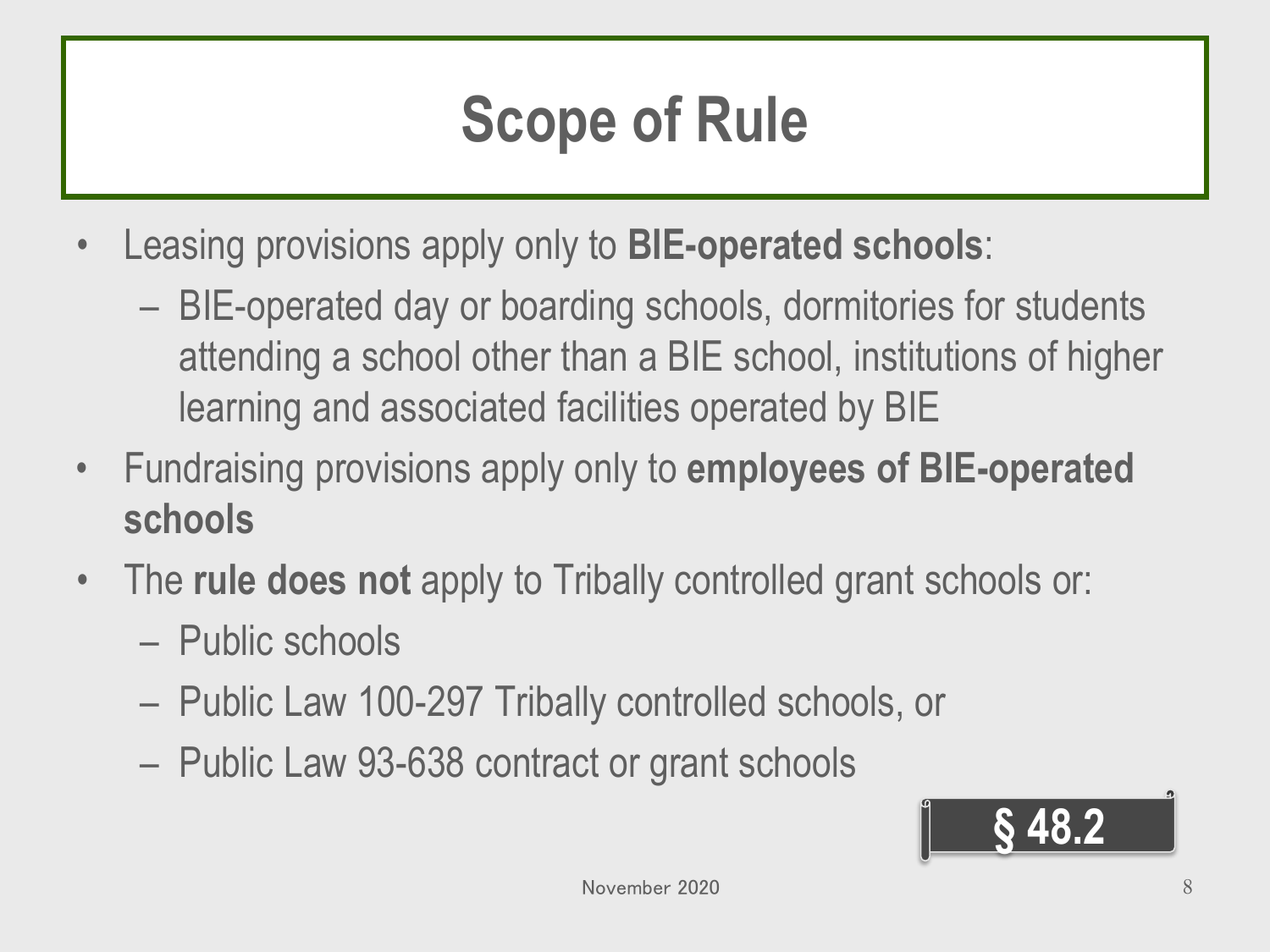# **Subpart B: LEASING OF BUREAU-OPERATED SCHOOL FACILITIES**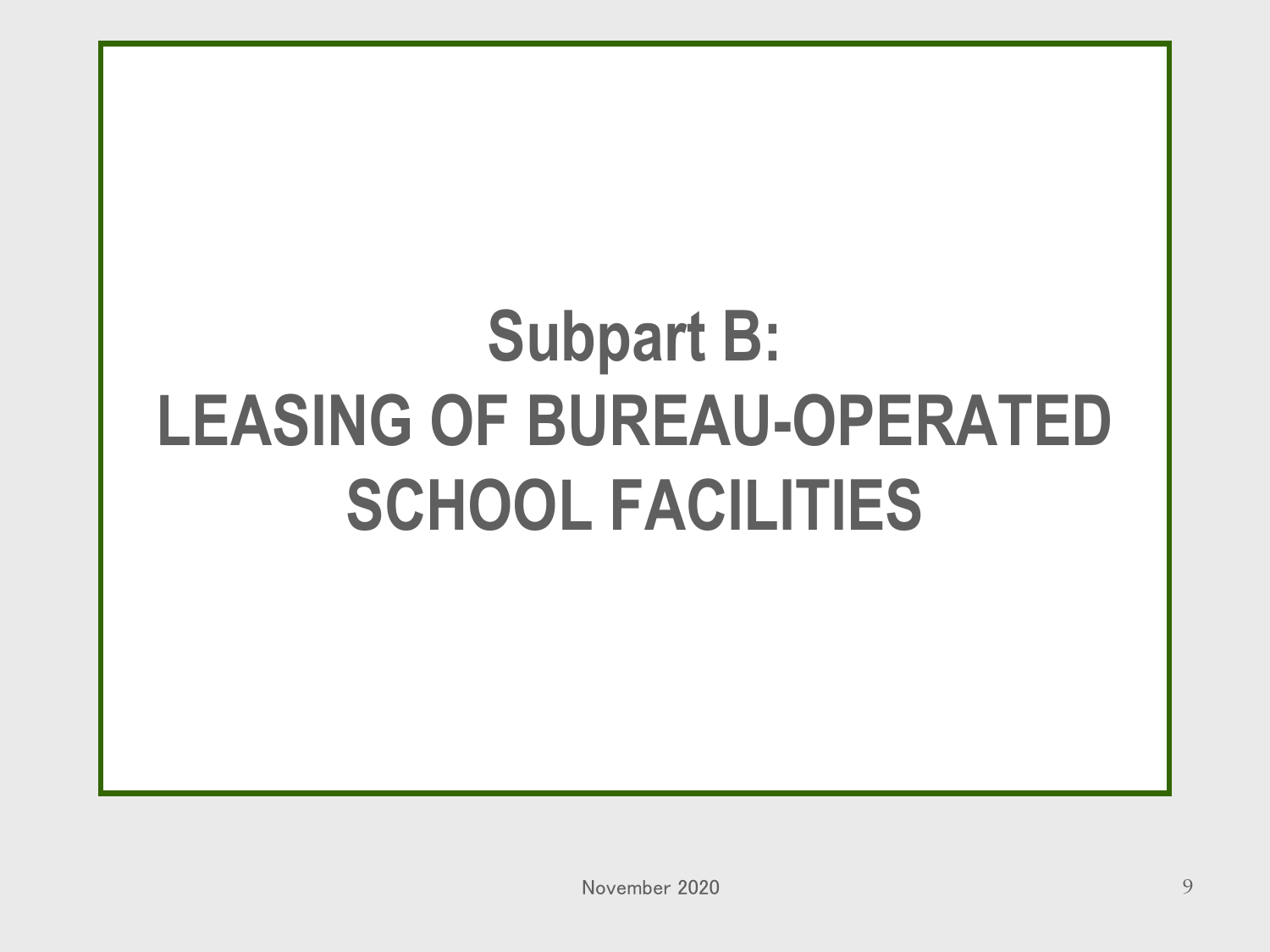## **Subpart B – Leasing: Contents**

- Who and may lease what, and under what conditions
- Required lease provisions
- Permanent improvements
- Lease consideration
- Use of funds received as consideration
- Results from use of funds
- Lease enforcement/violations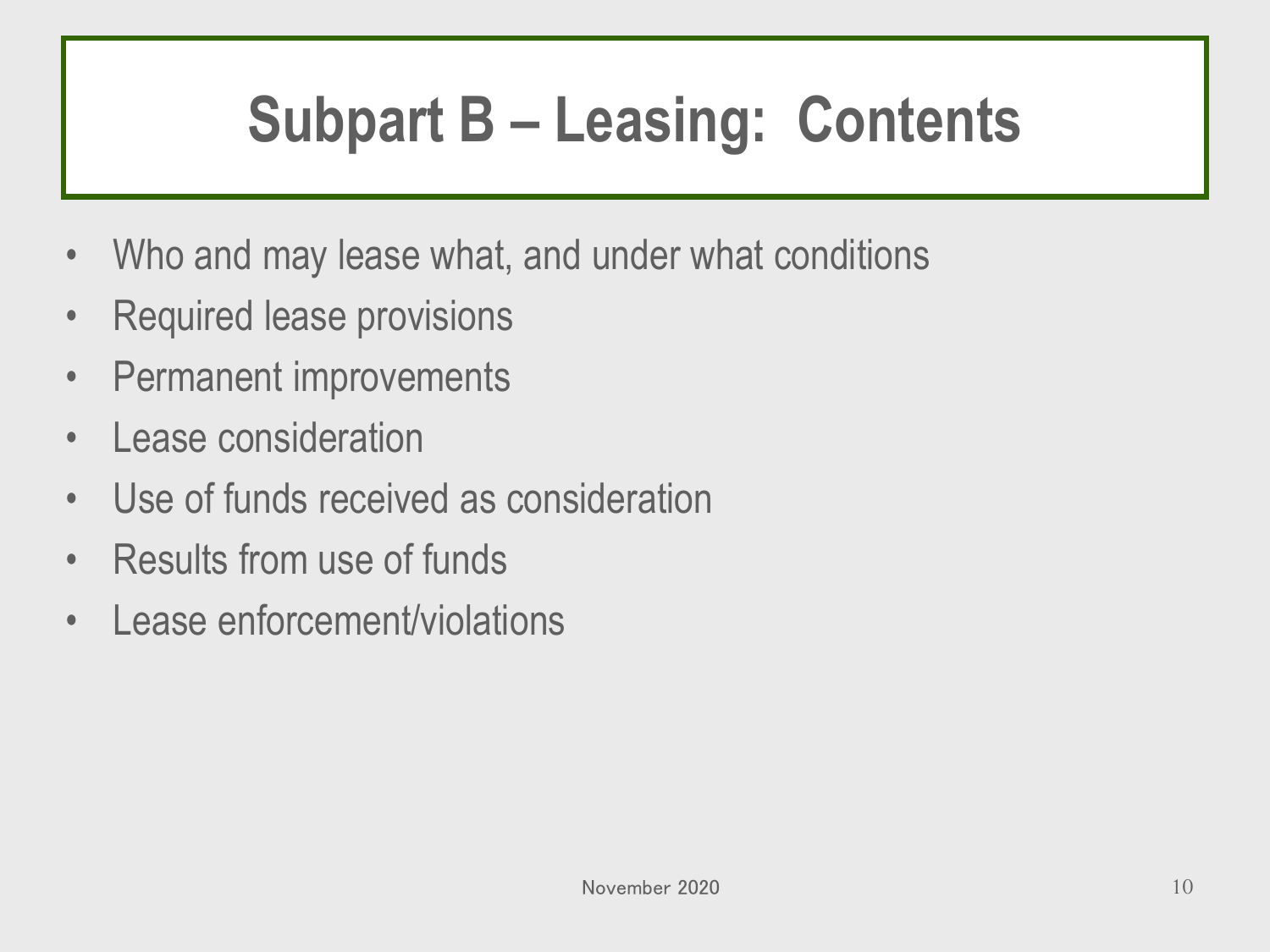## **Who & What May Be Leased**

#### • **Who may lease?**

- Only the BIE Director or his/her designee (Associate Deputy Director and/or Education Program Administrator) may lease a BIE-operated school facility to public or private entities
- **What may be leased?** 
	- Any portion of a Bureau-operated school facility may be leased **as long as** the lease does not interfere with the normal operations of the Bureau-operated school, student body, or staff

$$
\frac{\$}\$48.101 - 48.103
$$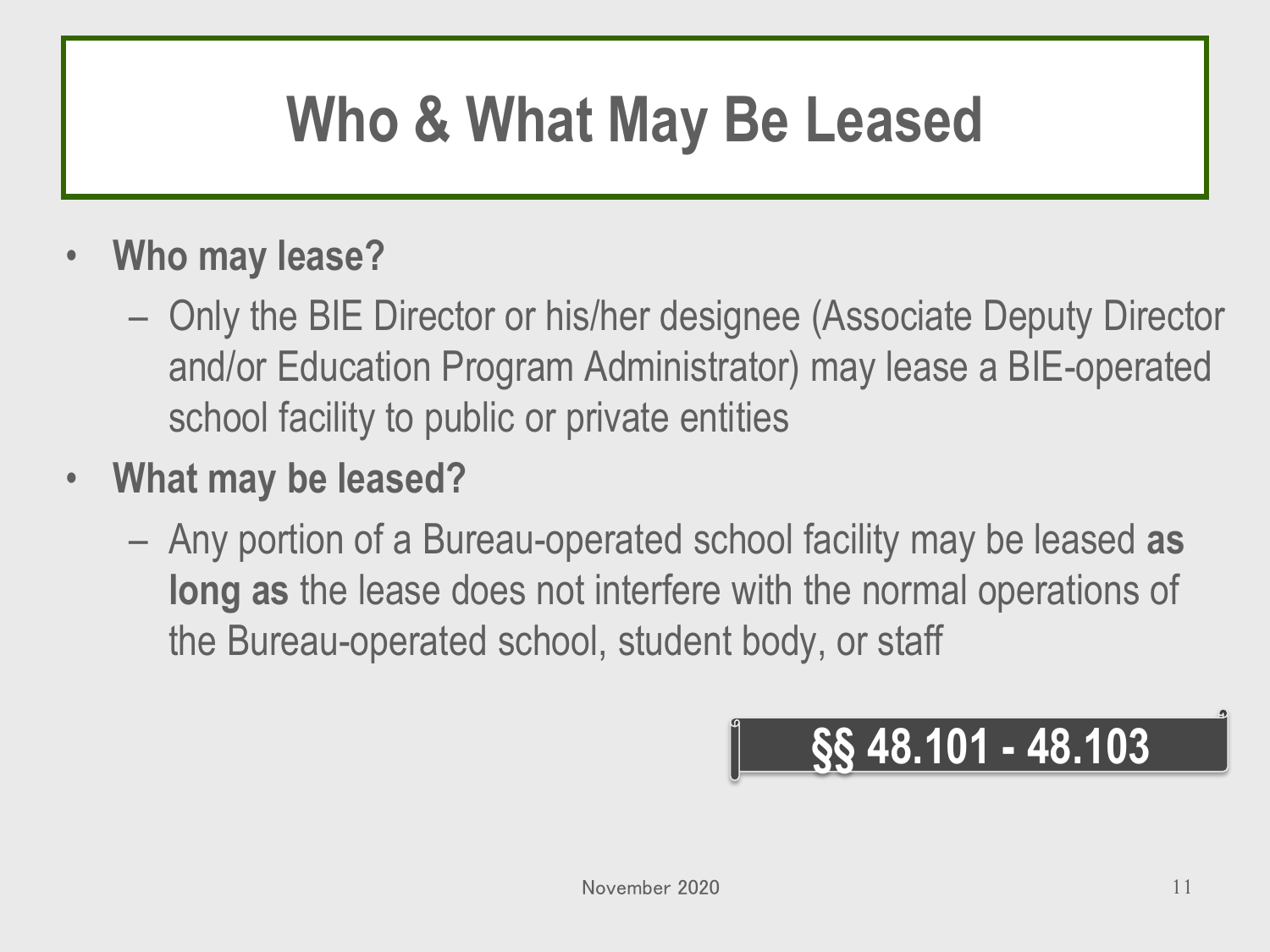## **Head of the School**

- The Head of the BIE-Operated School has certain responsibilities, including:
	- Consult with the school board or board of regents on proposed leases and provide certification to the Director (or designee) that the proposed lease meets certain standards (see next slide)
	- Submit annual reports on leases;
	- Enforce the lease, where required
- Head of School is defined as:
	- The Principal, President, School Supervisor, Residential Life Director, Superintendent of the School, or equivalent head of a Bureau-operated school where facilities are being leased

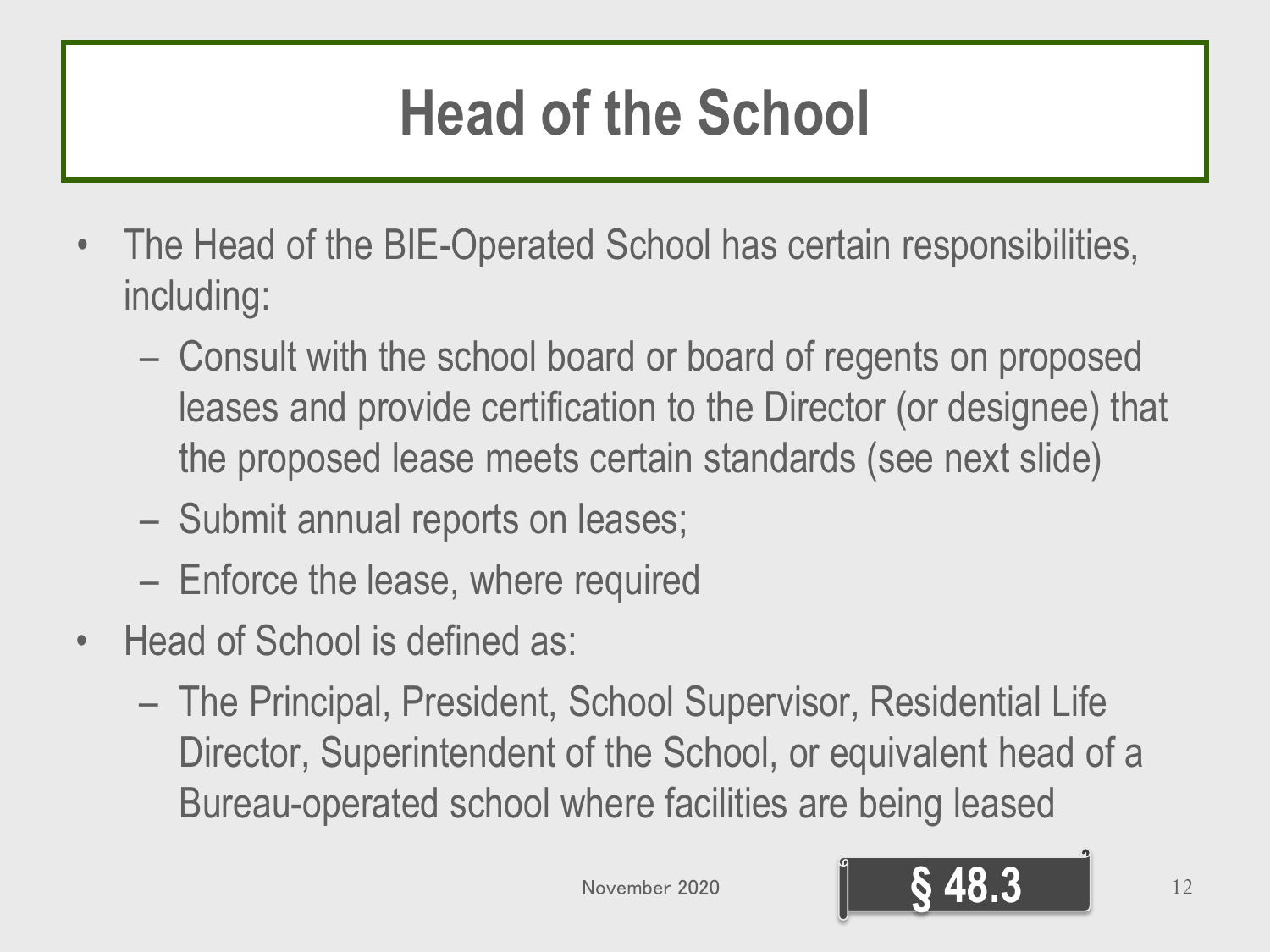## **Deciding Whether to Lease**

- **How does BIE Director (or Designee) decide whether to lease?**
	- Lease must provide appropriate consideration that benefits the school and
	- Head of the School must certify, after consultation with the school board or board of regents, that the lease:
		- 1. Complies with the mission of the school;
		- 2. Conforms to principles of good order and discipline;
		- 3. Does not interfere with existing or planned school activities or programs;
		- 4. Does not interfere with school board staff and/or community access to the school;
		- 5. Does not allow contact or access to students inconsistent with applicable law;
		- 6. Does not result in any Bureau commitments after the lease expires; and
		- 7. Does not compromise the safety and security of students and staff or **damage facilities.** November 2020 **18.18.104** 13

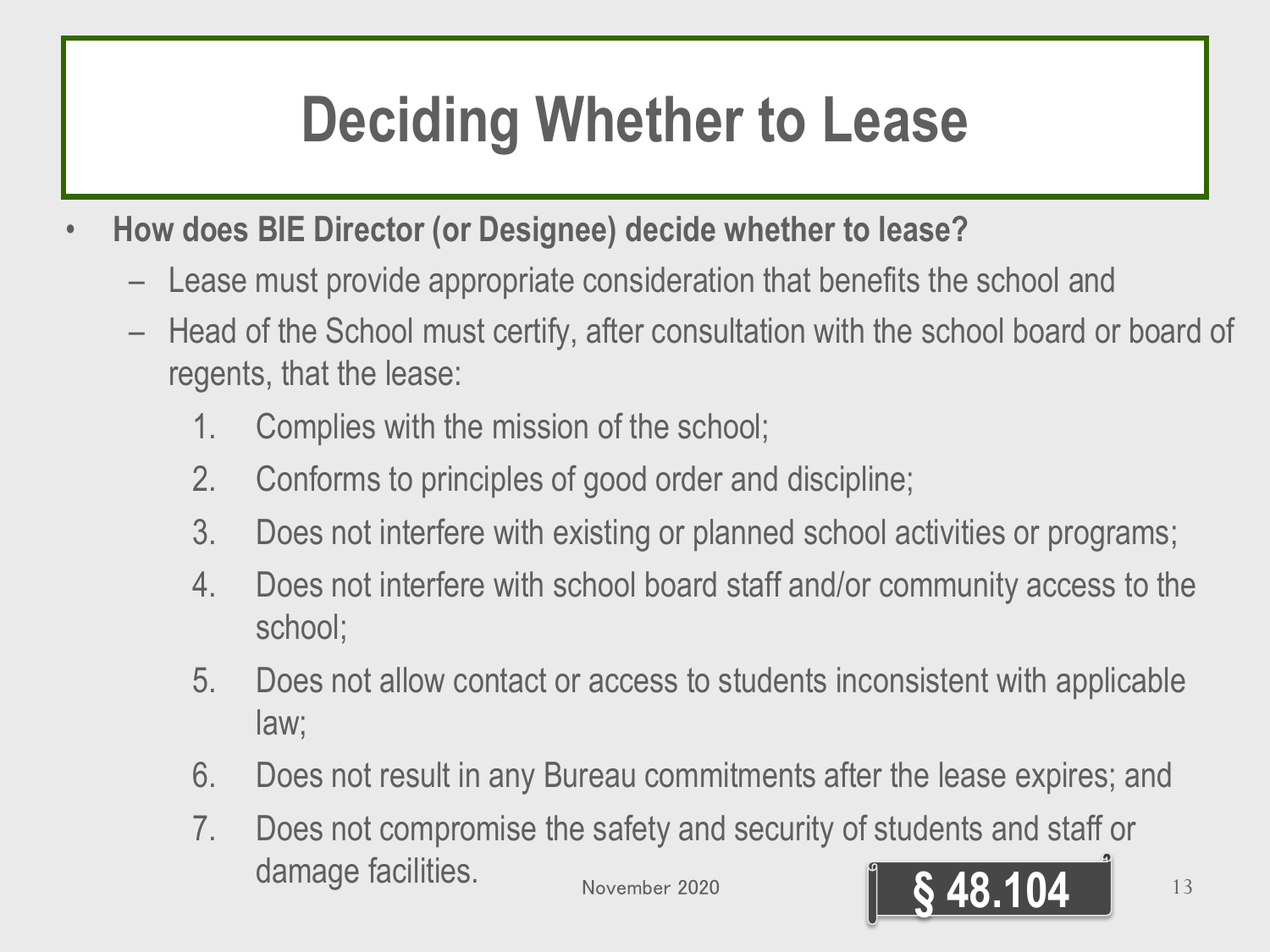## **Required Lease Provisions**

#### • **Leases must identify:**

- The facility (or portion thereof) being leased
- The purpose of the lease and authorized uses
- Parties to the lease
- Term and any renewal term, if applicable
- Ownership of, and responsibility for, permanent improvements
- Payment requirements and late payment charges, including interest
- That lessee will maintain insurance
- Any bonding requirements, as required in the discretion of the **Director**

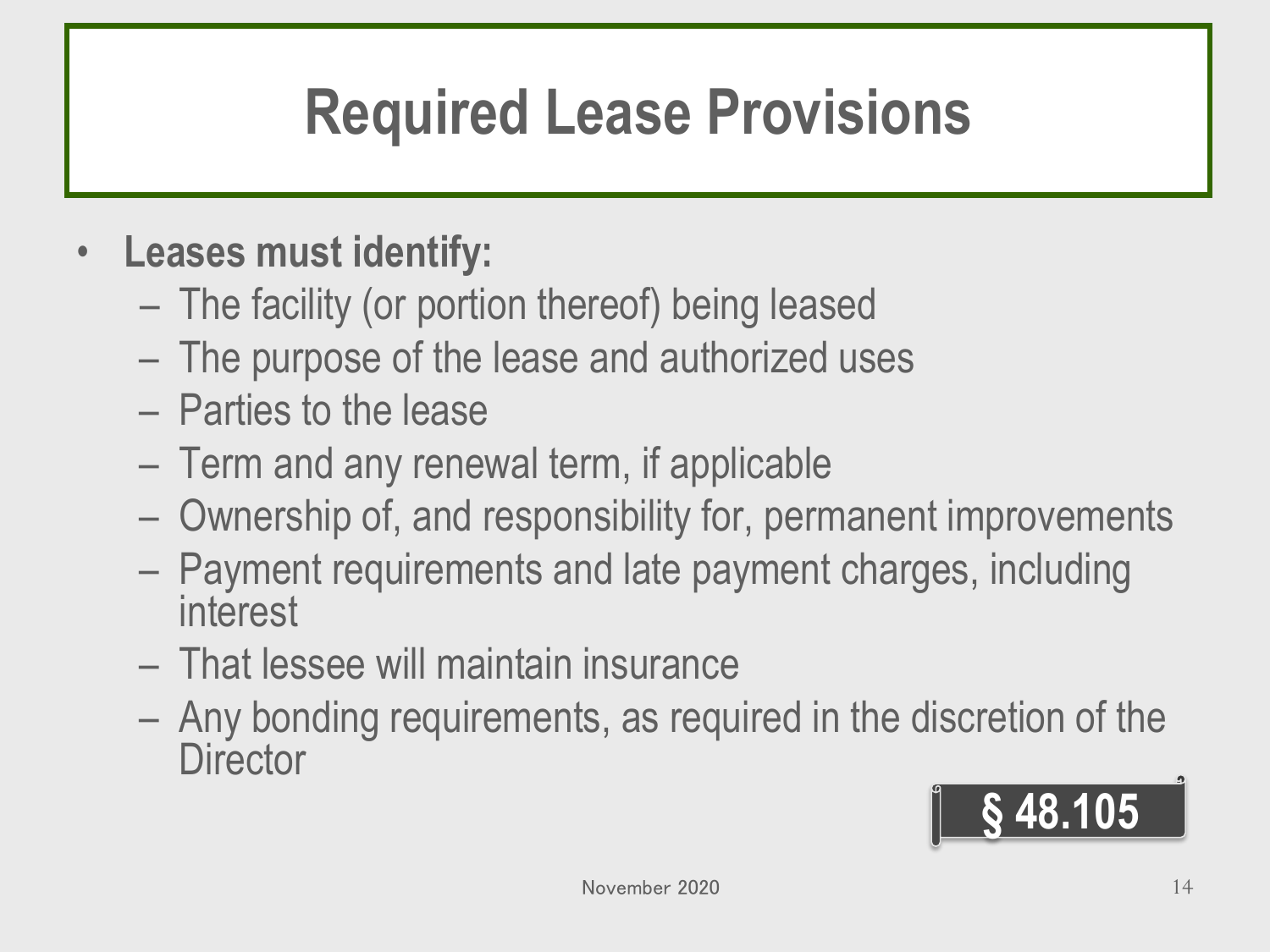#### **Required Lease Provisions (continued)**

- **Leases must also include these provisions:**
	- (1) No unlawful conduct, creation of a nuisance, illegal activity, or negligent use or waste of the leased premises;
	- (2) The lessee must comply with all applicable laws, etc.
	- (3) The Bureau has the right, at any reasonable time during the term of the lease and upon reasonable notice to enter the leased premises for inspection and to ensure compliance; and
	- (4) The Bureau may, at its discretion, treat as a lease violation any failure by the lessee to cooperate with a request to make appropriate records, reports, or information available for inspection and duplication.
- **And include these provisions, unless the lessee is prohibited by law from doing so:**
	- "Hold harmless" clause
	- Indemnification clause

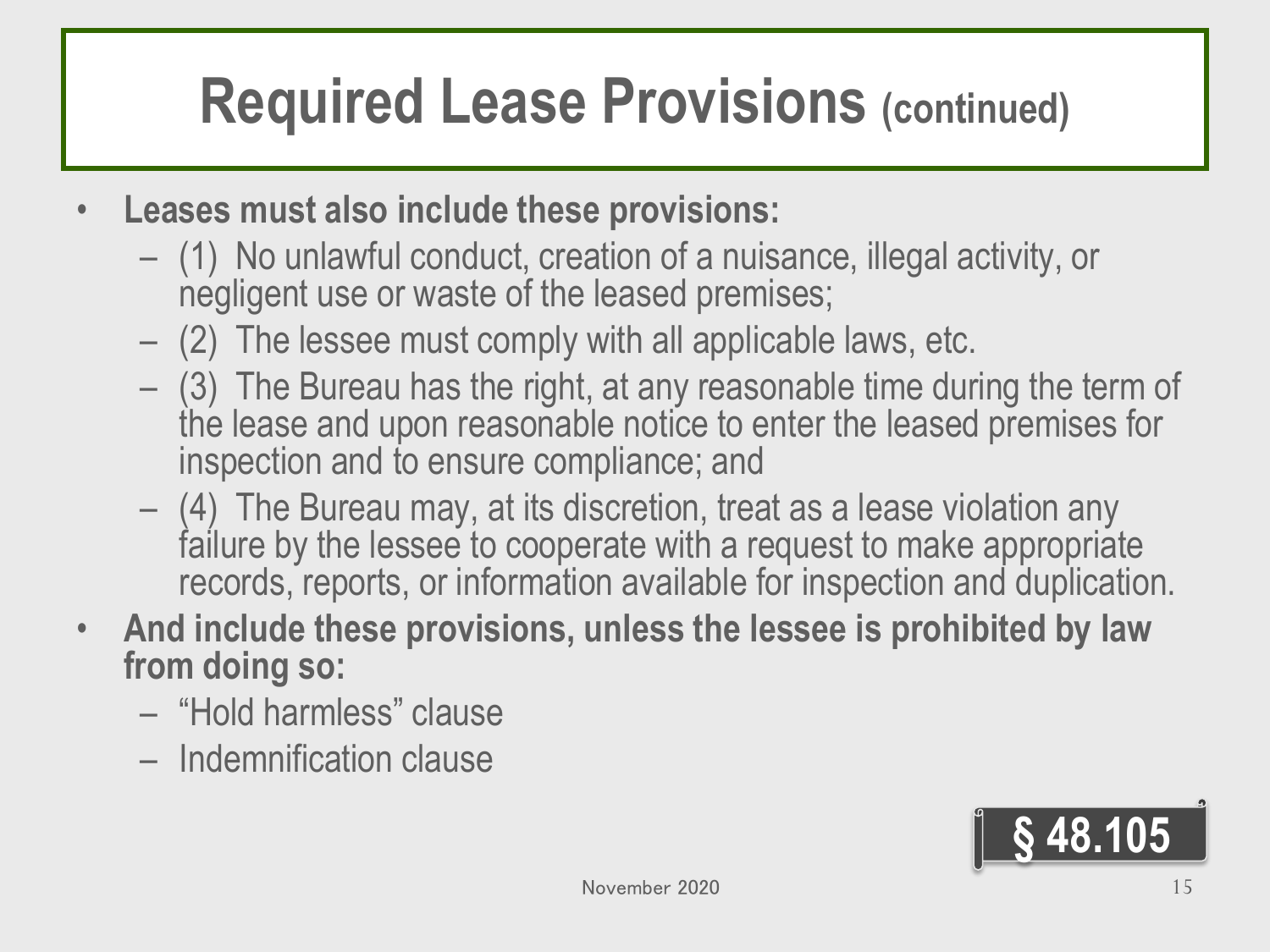#### **Permanent Improvements**

- **Lessee may construct permanent improvements** under a lease of a BIE- operated facility **only if the lease contains:**
	- A description of the type and location of any permanent improvements
	- General schedule for construction of the permanent improvements, including dates for commencement and completion of construction;
	- Specification of who owns the permanent improvements the lessee constructs during the lease term and what happens at the end of the lease term, including restoration of leased premises to original condition
	- Due diligence requirements for construction schedule
- Lessee must also:
	- Prepare any required environmental, cultural resource analyses for the permanent improvement
	- Remove the permanent improvement and restore the premises after leasing **§ 48.106**

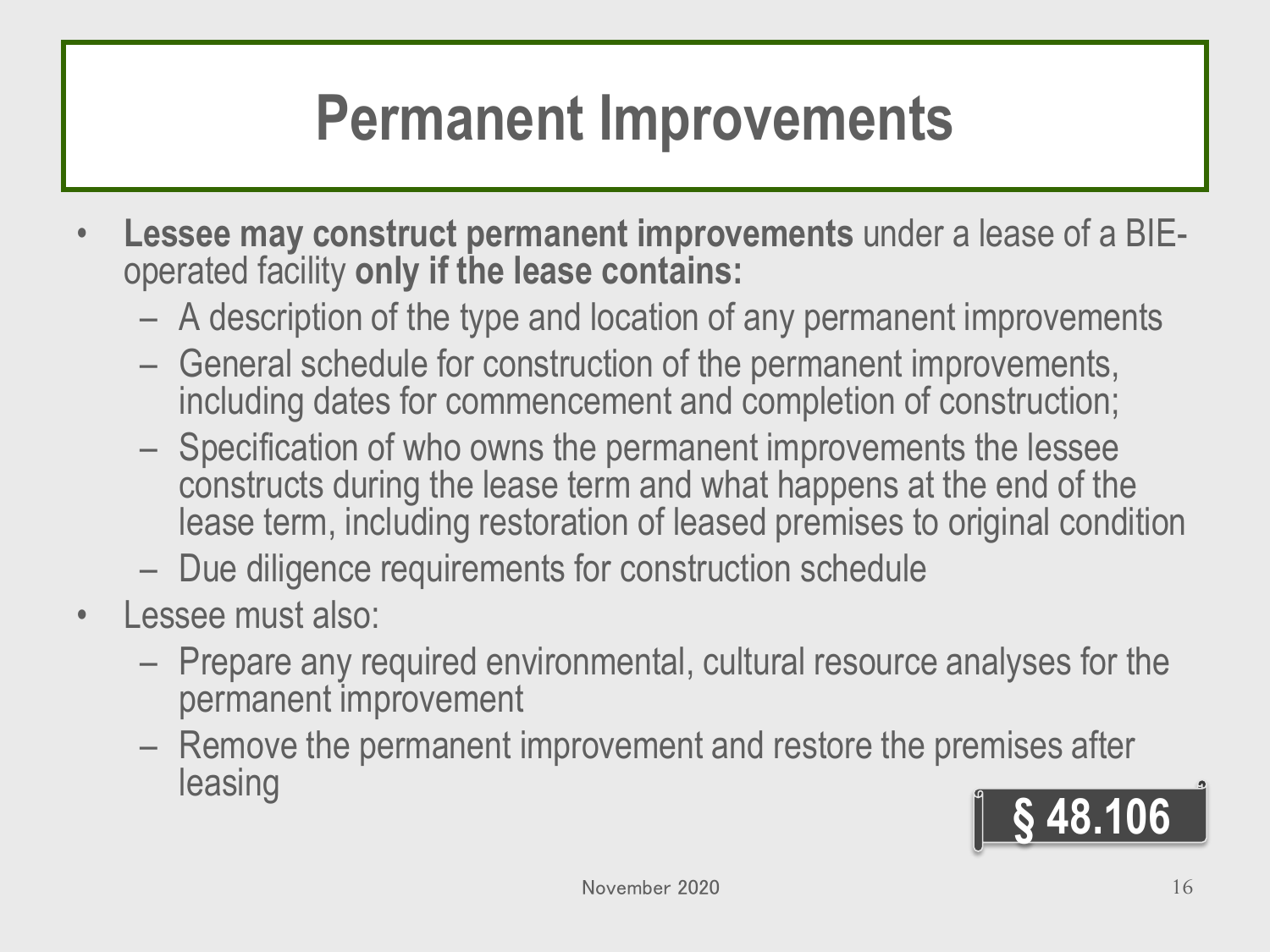#### **Lease Consideration**

- BIE-operated school may accept **only funds** as consideration for a lease
- BIE will determine what amount is appropriate by considering, at a minimum:
	- Fair Market Value or the indirect and direct costs of the lease **and**
	- Whether there will be a net financial benefit to the school

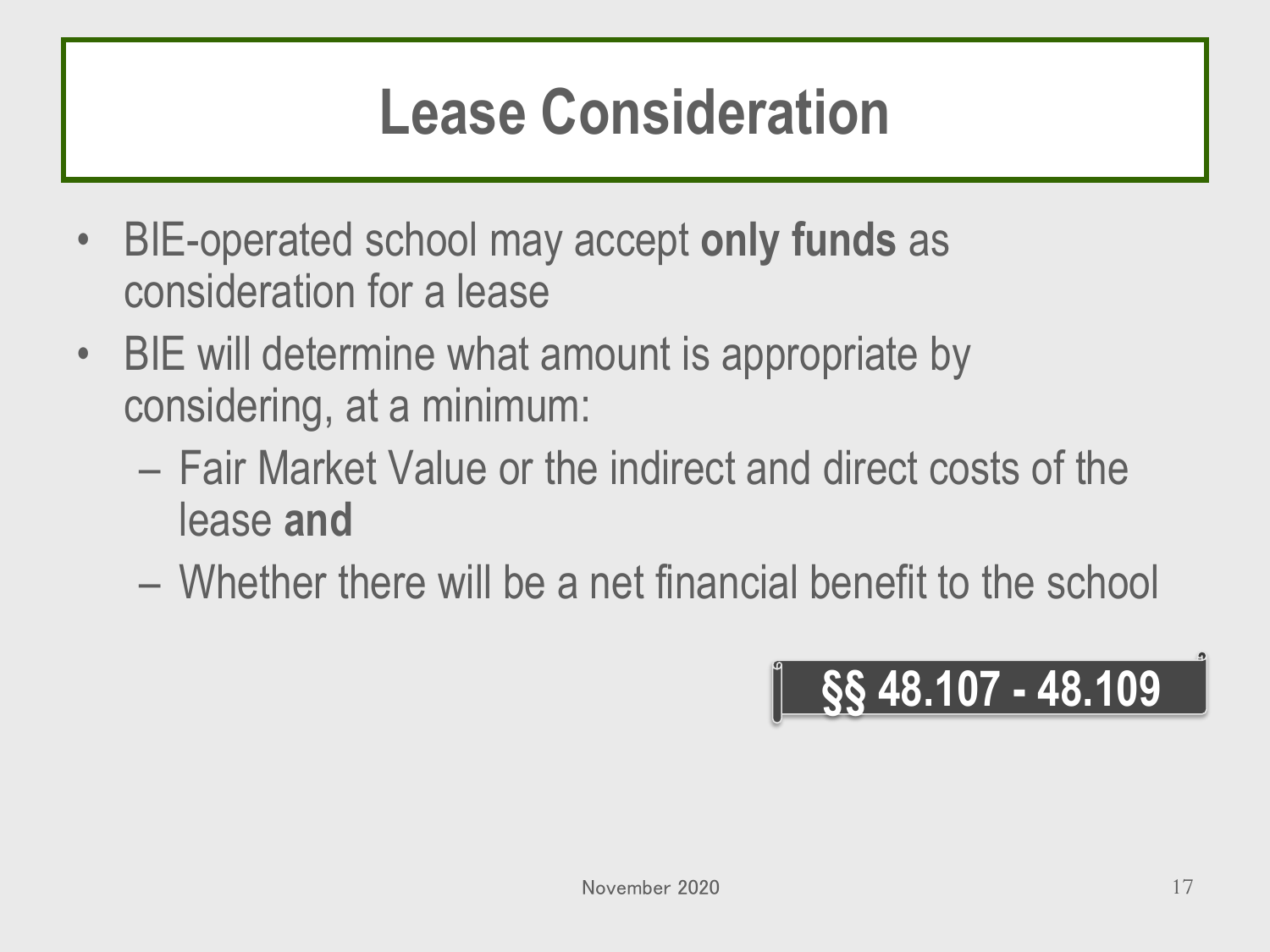#### **Lease Consideration (continued)**

- Lessee must pay consideration to BIE by:
	- Certified check;
	- Money order; or
	- Electronic funds transfer (ETF)
- Processing
	- Must first send funds to the Bureau official as provided for in the lease
	- Bureau official deposits funds into the designated Treasury account and then will work with the school to make the funds available for school purposes
- BIE will charge fees for late payments, dishonored checks, processing demand letters, and Treasury processing after referral for collection of delinquent debt **§§ 48.111 - 48.113**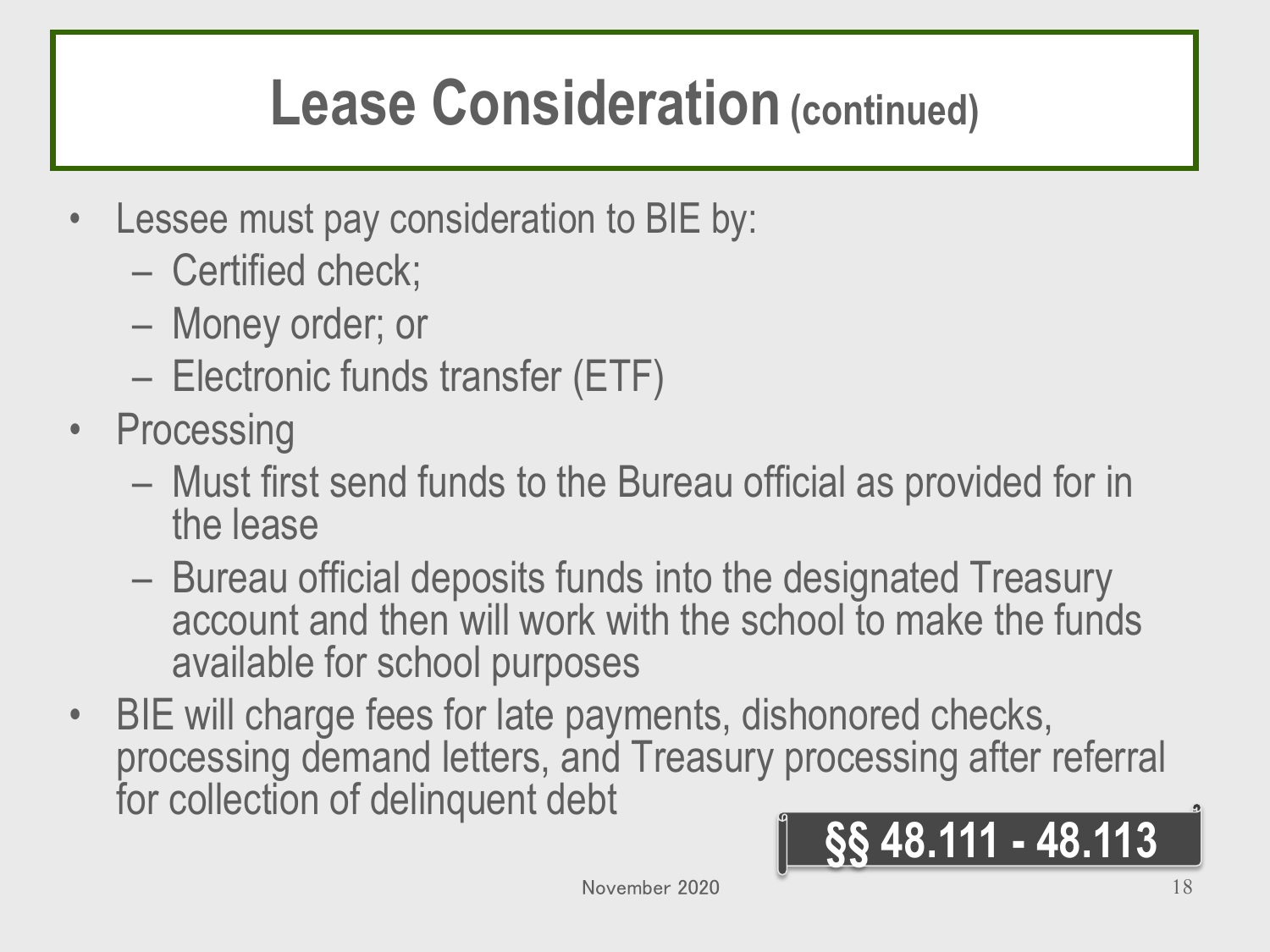# **Use of Funds from Leasing**

- BIE-Operated School
	- Must use the remaining funds for **any school purposes**
		- Lawful activities and purchases for the benefit of students and school operations including, but not limited to:
			- Academic, residential, and extra-curricular programs during or outside of the normal school day and year;
			- Books, supplies or equipment for school use;
			- Building construction, maintenance and/or operations;
			- Landscape construction, modifications, or maintenance on the school grounds.
- Funds are available until expended **§§ 48.110, 48.114**

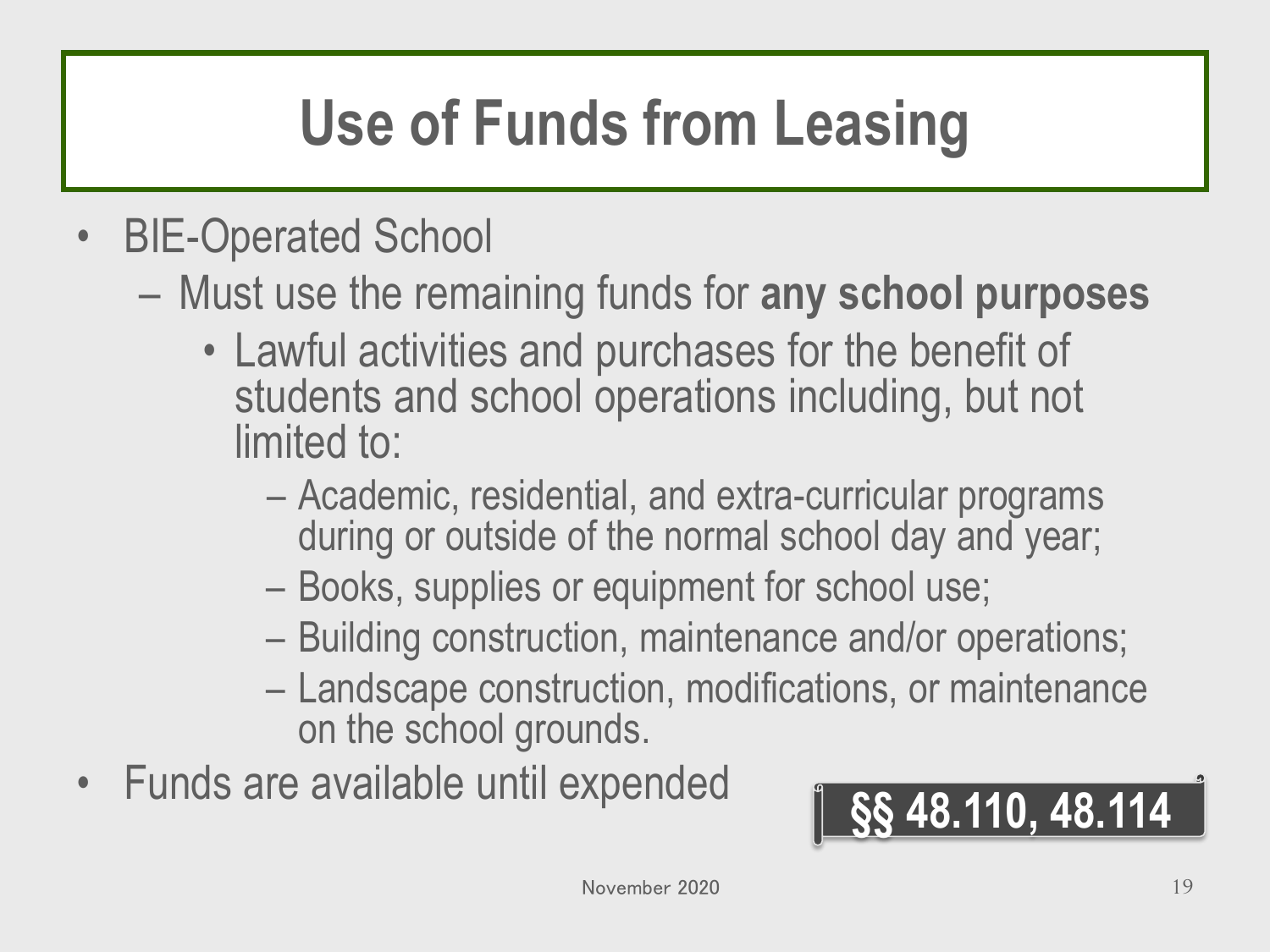## **Results Achieved from Funds**

- The Head of the BIE-Operated School with an active lease must:
	- Submit an **annual report** to the Director of BIE (or designee), and the Office of Facilities Management and Construction, including:
		- A list of leases and the facilities covered by each lease;
		- An accounting of receipts from each lease;
		- An accounting of all expenditures and the supporting documentation showing that expenditures were made for school purposes;
		- A report of the benefits provided by the leasing program as a whole;
		- A certification that the terms of each lease were met or, if the terms of a lease were not met, the actions taken as a result of the noncompliance; and
		- Any unexpected expenses incurred.

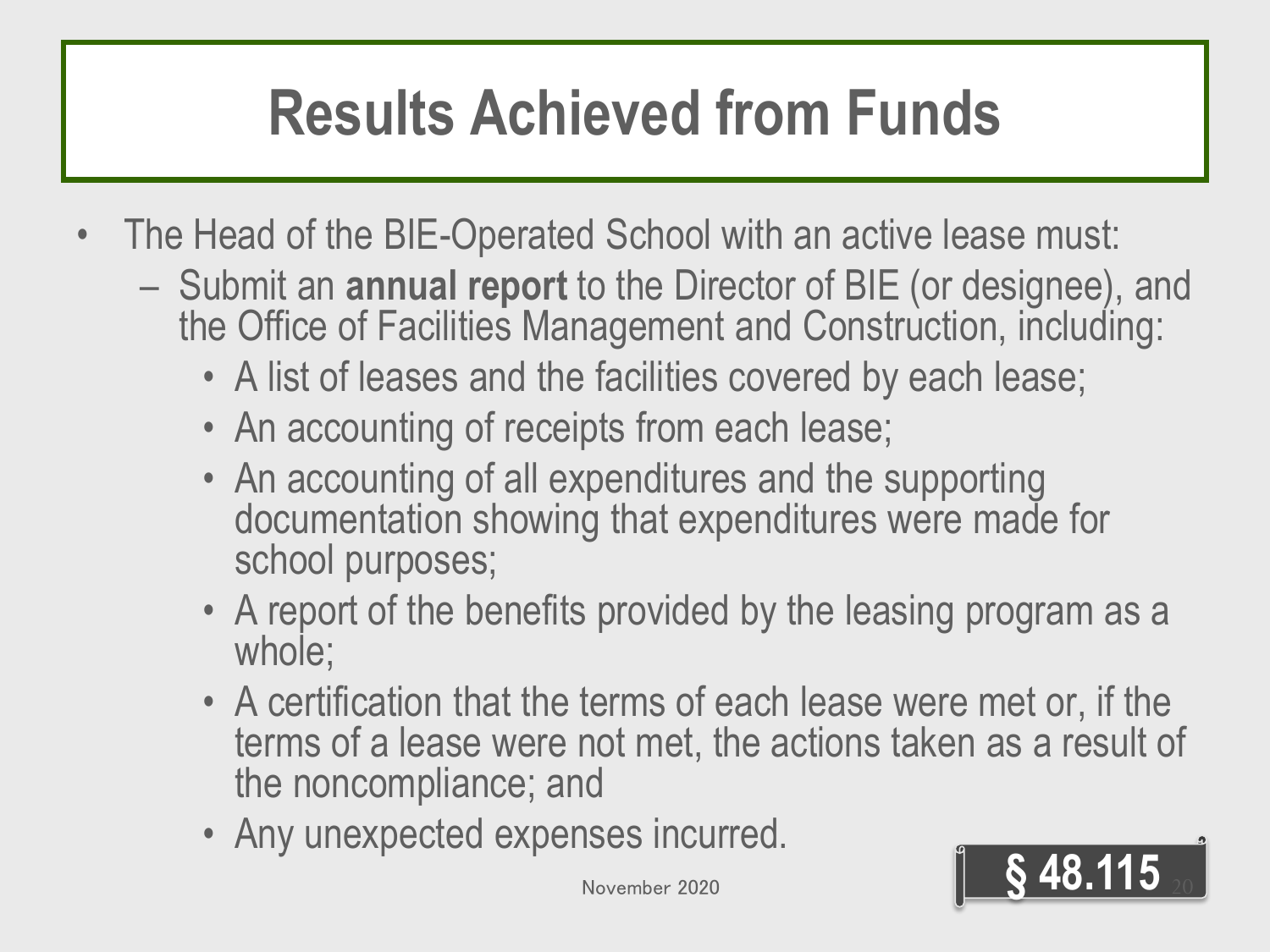#### **Lease Enforcement**

- Head of the school (or designee) or any Bureau official may enter the leased facility to determine if the lessee is in compliance
	- At any reasonable time,
	- Upon reasonable notice, and
	- Consistent with any notice requirements under the lease

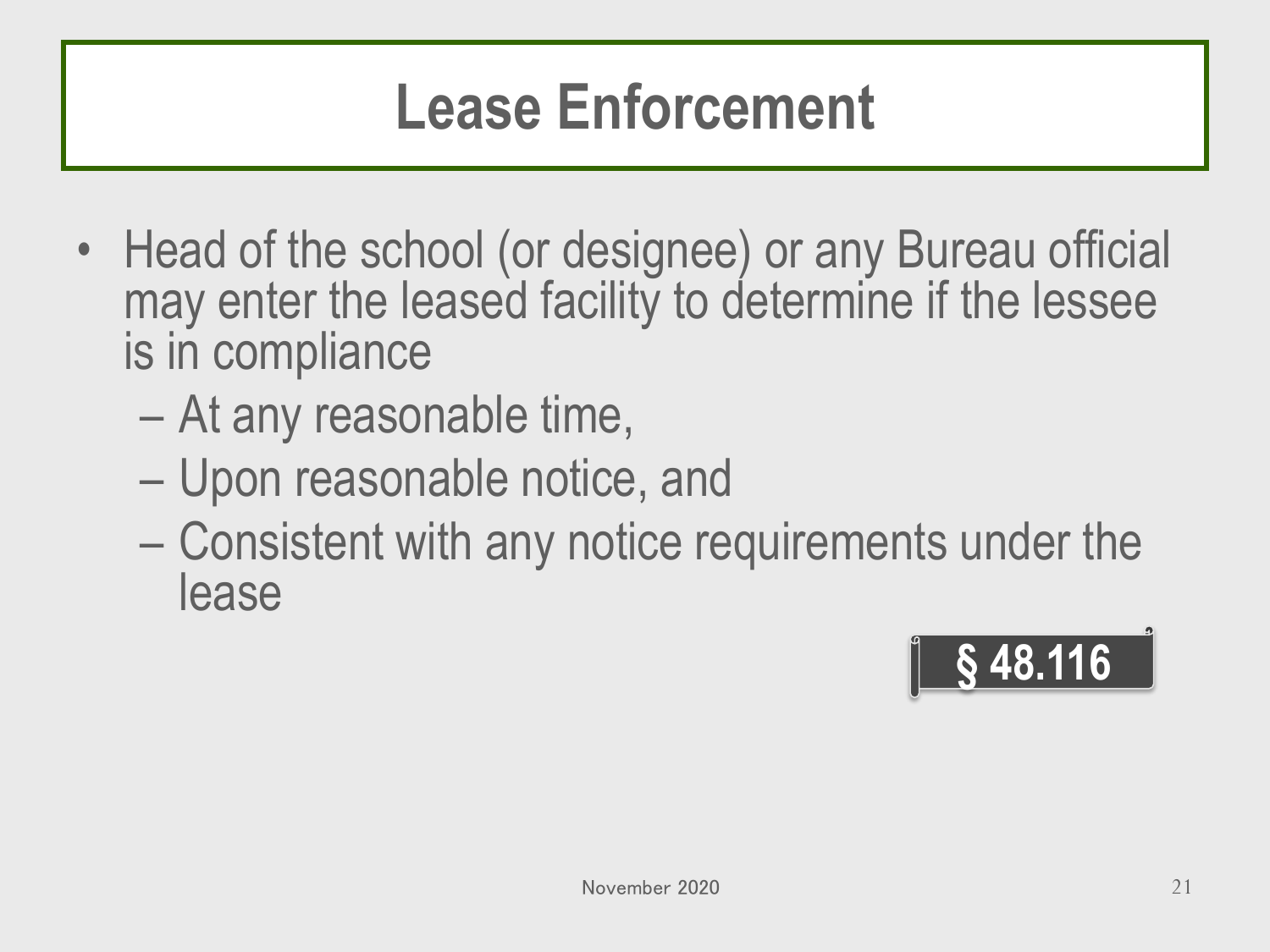#### **Lease Violations**

- BIE sends a notice of violation
	- May include an order for lessee to cease operations
- Lessee has 10 days from receipt to:
	- Cure the violation
	- Dispute
	- Request additional time to cure the violation
- If Lessee fails to cure the violation, BIE will do one of the following
	- Cancel the lease
	- Invoke other remedies available under the lease or applicable law
		- E.g., collection on any available performance bond
		- E.g., for failure to pay compensation, referral of the debt to the Department of the Treasury for collection
	- Grant the lessee additional time in which to cure the violation

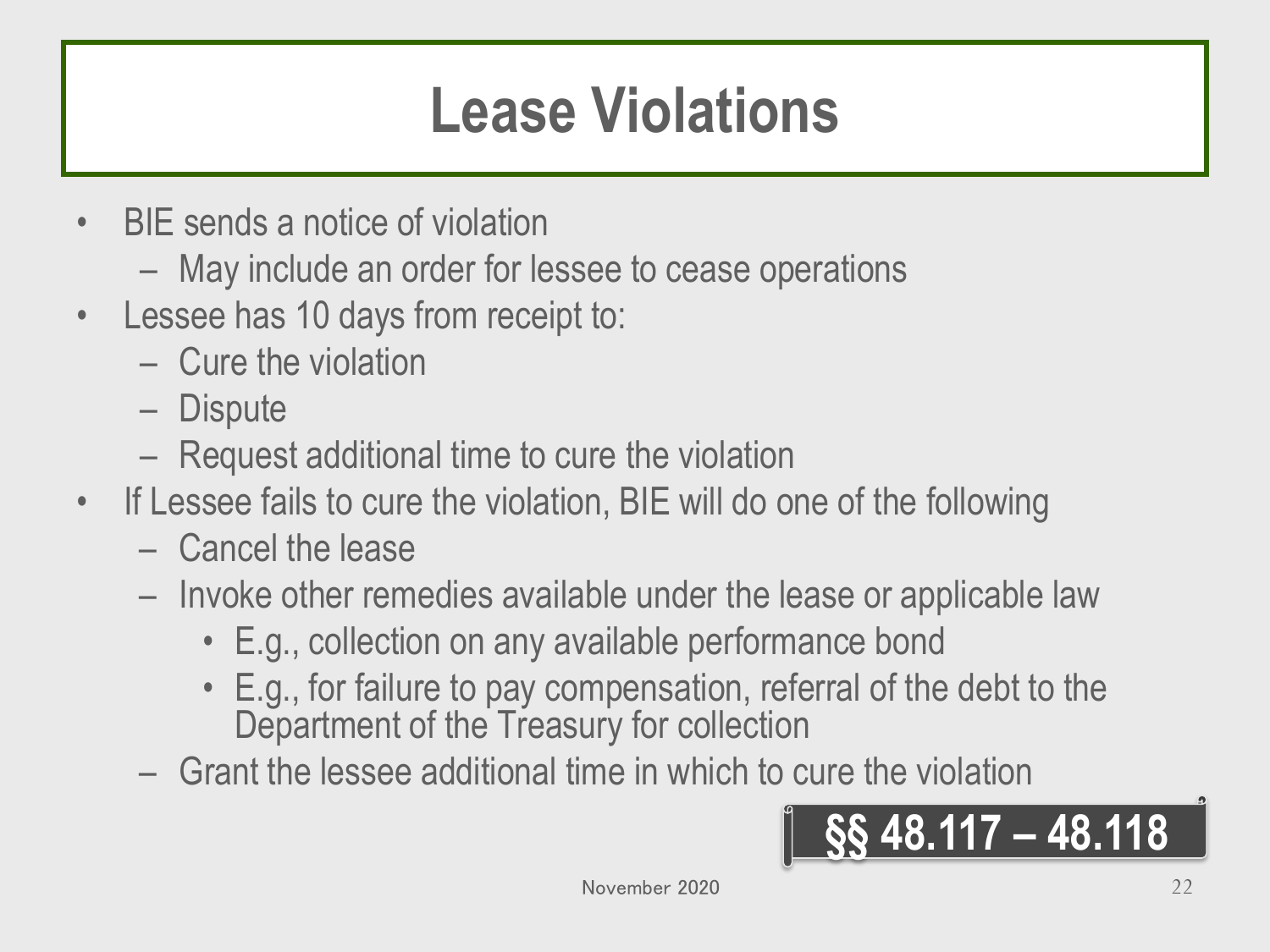# **Subpart C: FUNDRAISING ACTIVITIES AT BUREAU-OPERATED SCHOOLS**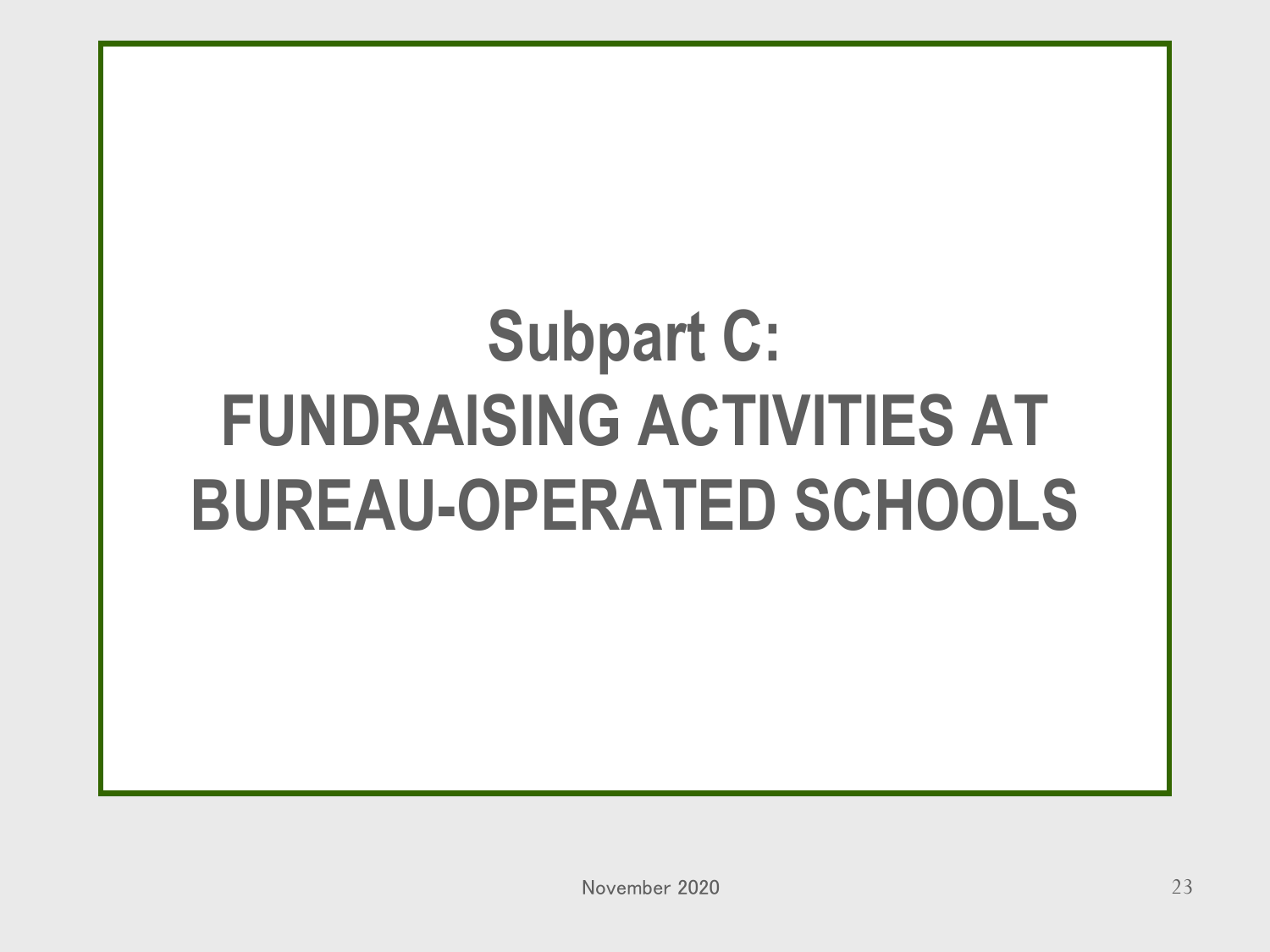# **Subpart C – Fundraising: Contents**

- Scope of fundraising provisions
- Permissible fundraising
- Purpose of fundraising
- Limits on fundraising
- Acceptance of donations
- Use of donations
- Results achieved from donations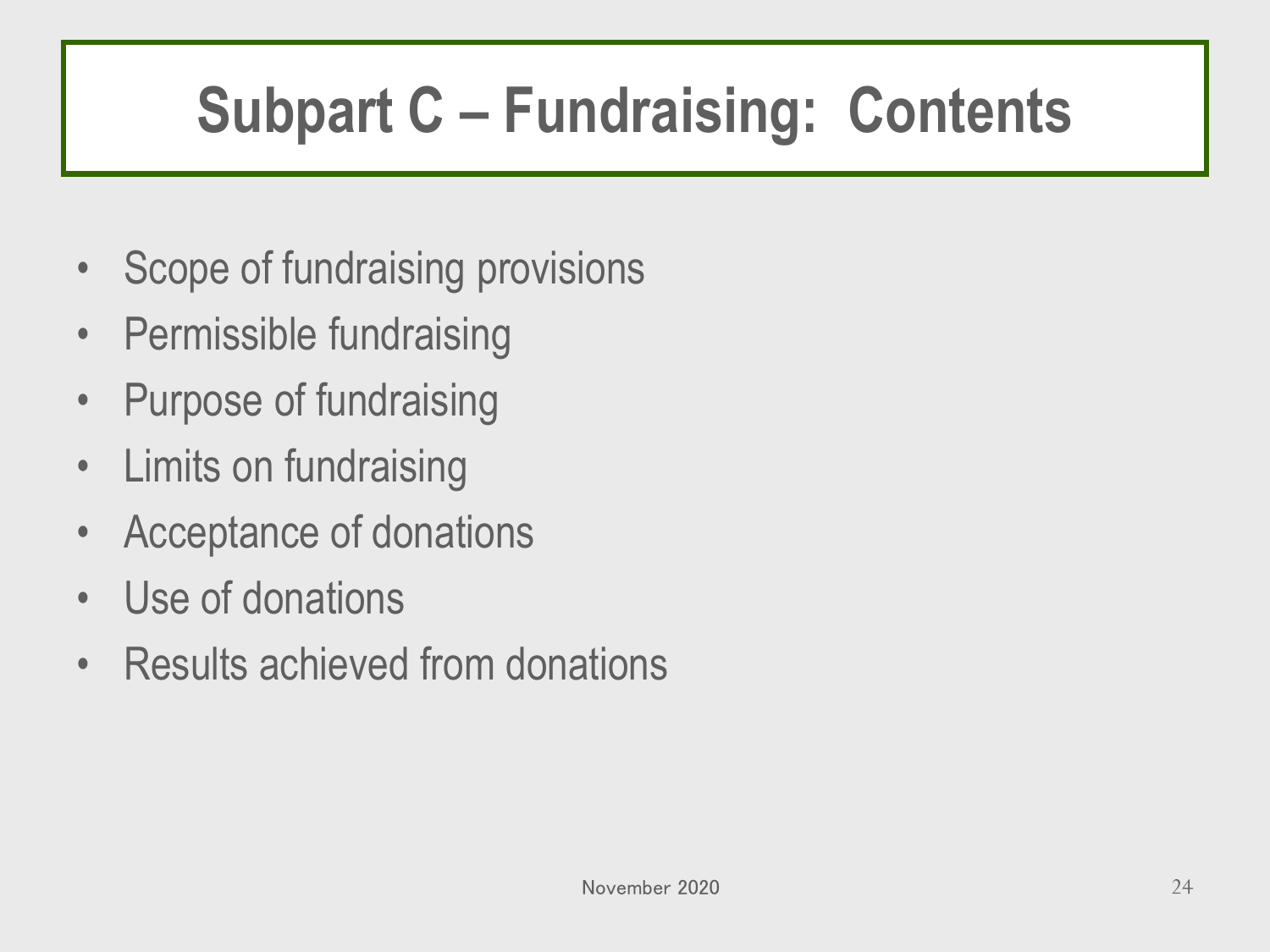# **Scope of Fundraising Provisions**

- Fundraising provisions
	- Apply to **employees** under the direction and supervision of the Director that fundraise for a Bureau-operated school
	- **Do not apply to students** who fundraise
- "Fundraising" means requesting donations, selling items, or providing a service, activity, or event to raise funds
- Fundraising **does not** include:
	- Writing a grant proposal to secure resources to support school purposes
	- Requests for donated supplies, materials, in-kind services, or funds (e.g., fees for school activities) that schools traditionally require or request parents and guardians of students to provide

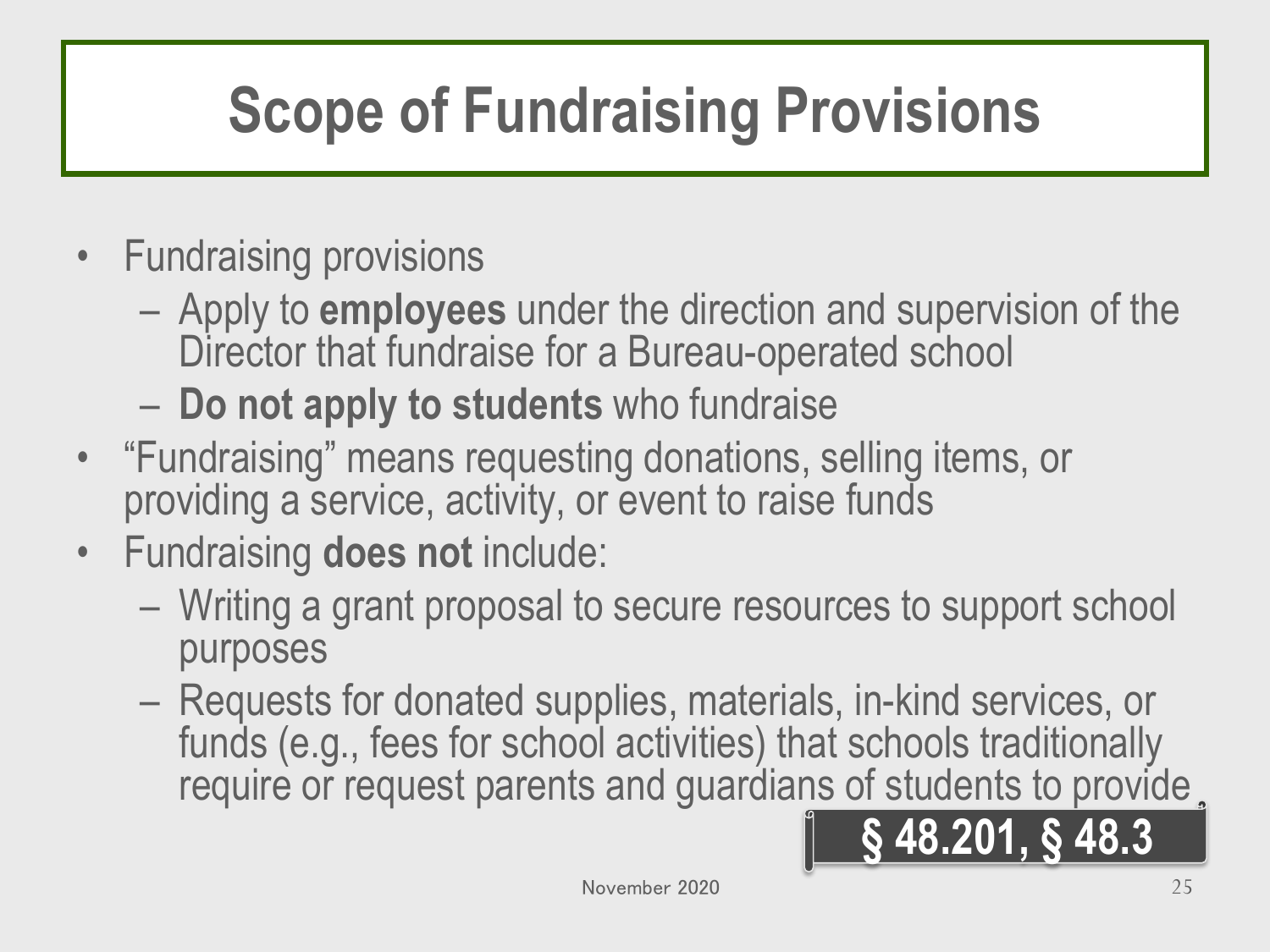## **Permissible Fundraising**

- BIE school employees may fundraise for school purposes as part of their official duties using their official title, position and authority, or in a personal capacity, so long as:
	- BIE Director (or designee) approves the fundraising in advance and certifies that it complies with this subpart
	- The employees ensure the fundraising conforms to the requirements of this subpart
	- Each employee spends no more than a reasonable portion of his or her official duties as an employee in any calendar year fundraising
		- Note: There is no limit to the time employees may spend fundraising in a personal capacity when not on duty

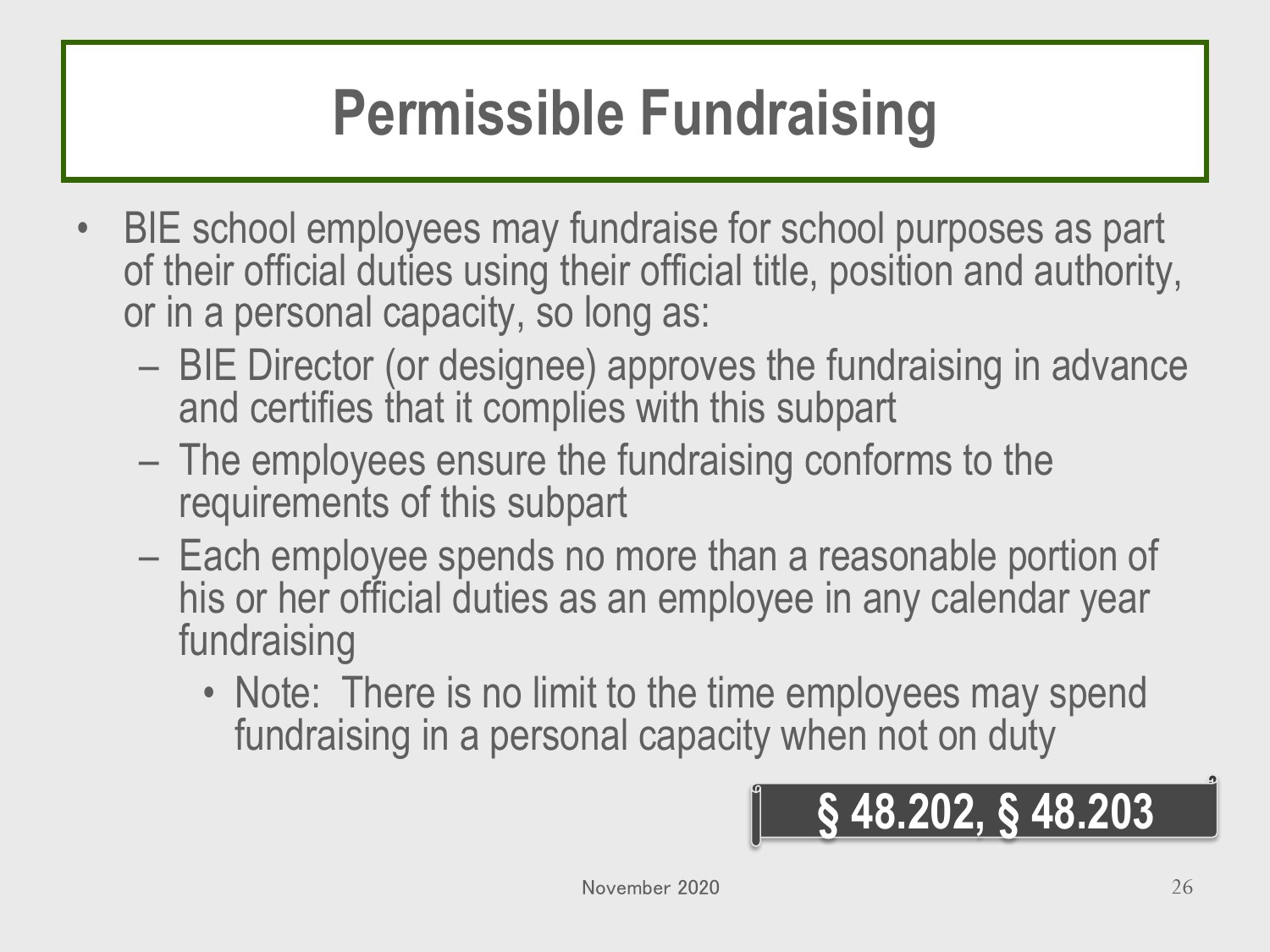## **Purpose of Fundraising**

- BIE school employees may fundraise for any **"school purposes"**
	- Lawful activities and purchases for the benefit of students and school operations including, but not limited to:
		- Academic, residential, and extra-curricular programs during or outside of the normal school day and year;
		- Books, supplies or equipment for school use;
		- Building construction, maintenance and/or operations;
		- Landscape construction, modifications, or maintenance on the school grounds.

$$
\boxed{\qquad \qquad \S\S\ 48.204, 48.3}
$$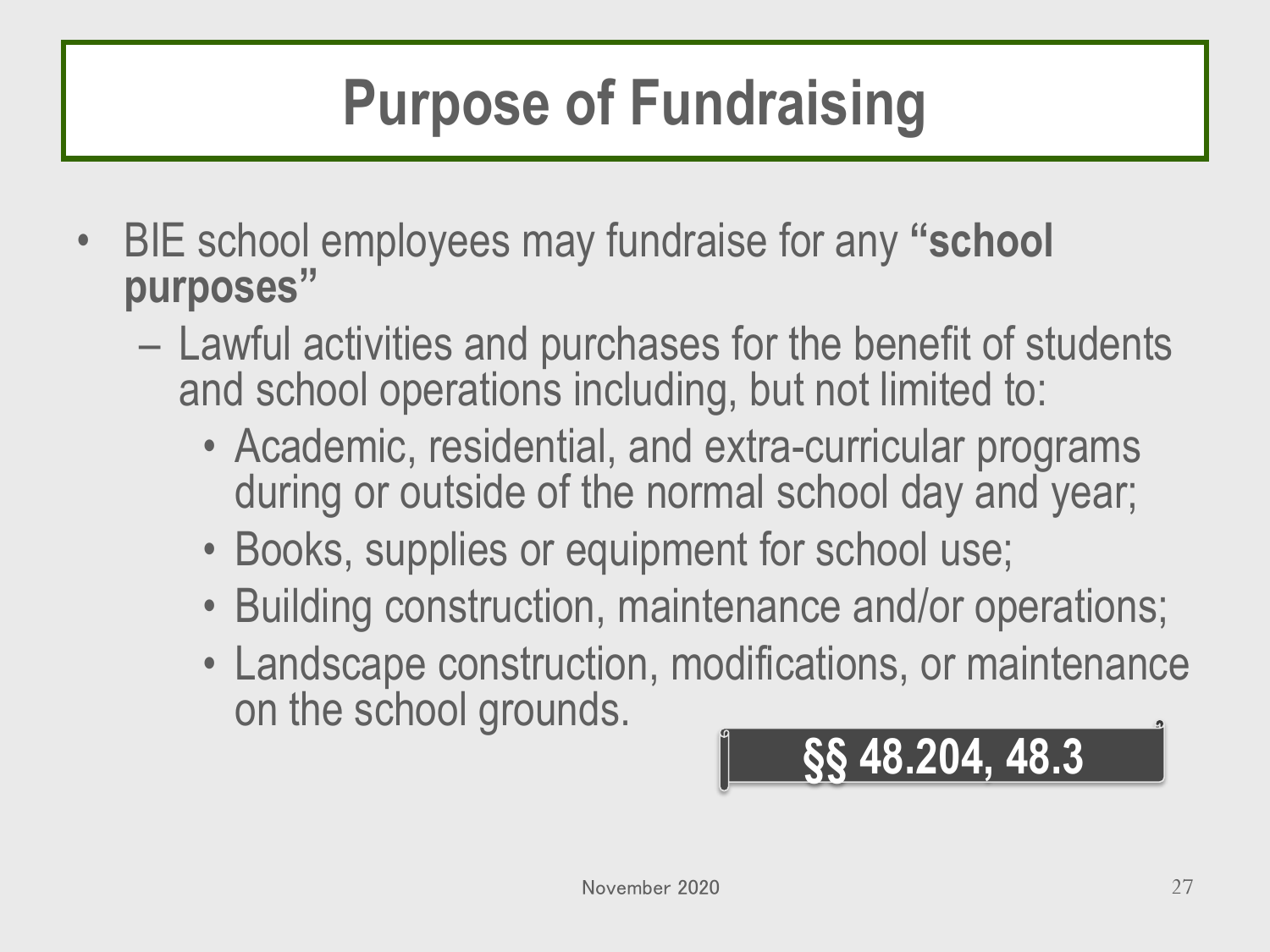# **Limits on Fundraising**

- **Fundraising may not:**
	- Include any gaming or gambling activity
	- Violate, or create an appearance of violating, any applicable ethical statutes or regulations
- **Fundraising and donations must:**
	- Maintain the integrity of the Bureau-operated school programs and operations (including listed considerations)
	- Maintain the impartiality, and appearance of impartiality, of BIE, BIE-operated school, and its employees (including listed considerations)
	- Maintain public confidence in BIE and the BIE-operated school, its programs, and its personnel (including listed considerations)

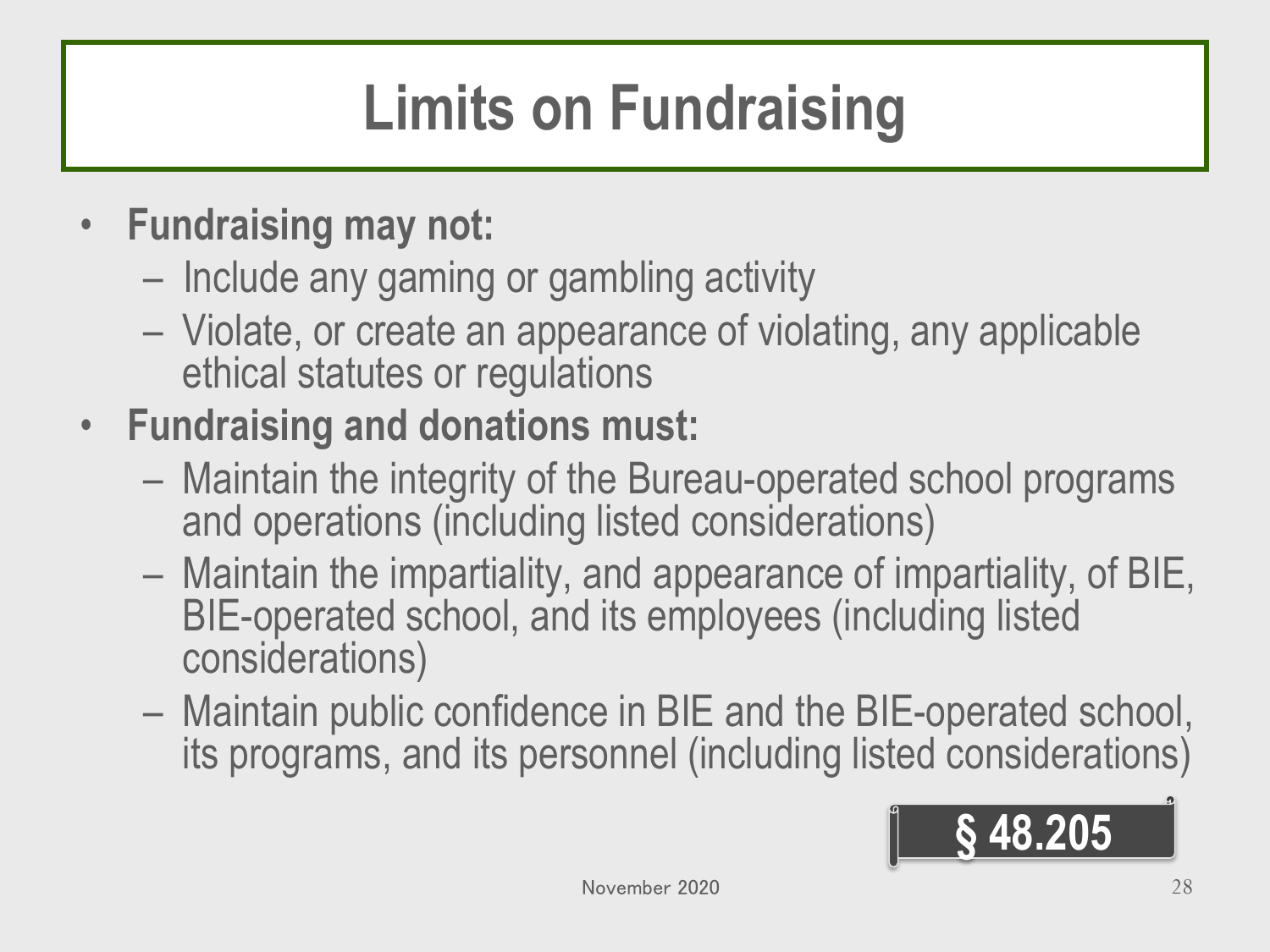## **Limits on Fundraising (continued)**

- **Participation in fundraising is voluntary**
	- No student, community member, or organization shall be forced, coerced or otherwise unduly pressured to participate in fundraising
	- No reprimand, condemnation, nor criticism shall be made of, nor any retaliatory action taken against, any student, community member, or organization for failure to participate or succeed in fundraising

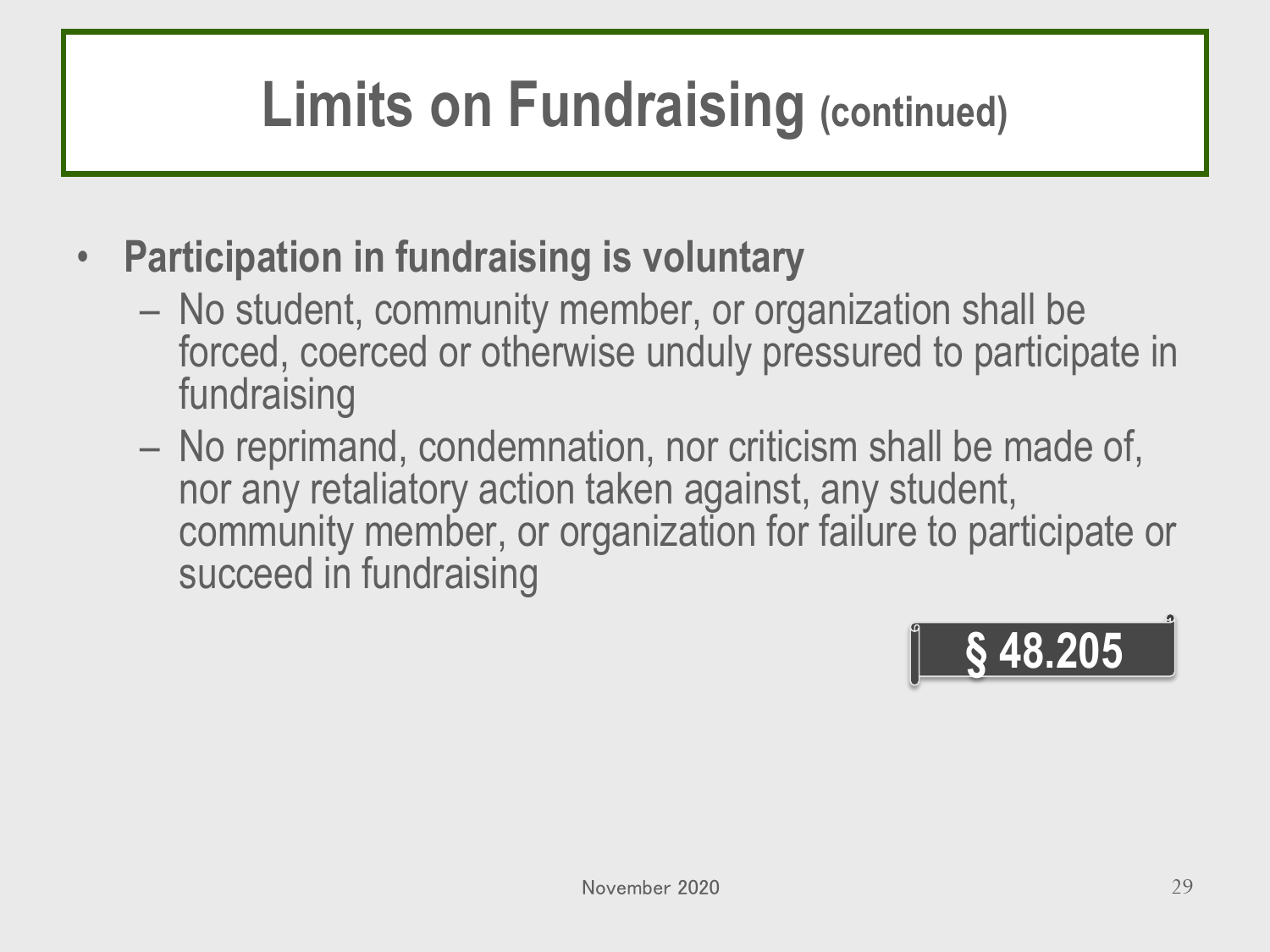### **Acceptance of Donations**

- Prior to accepting a donation of \$5,000 or more, the BIE Director (or designee) must:
	- Approve the acceptance and
	- Certify that it complies with:
		- 25 CFR 48 (including limitations on fundraising)
		- Departmental policy, and
		- Any applicable statute or regulation.

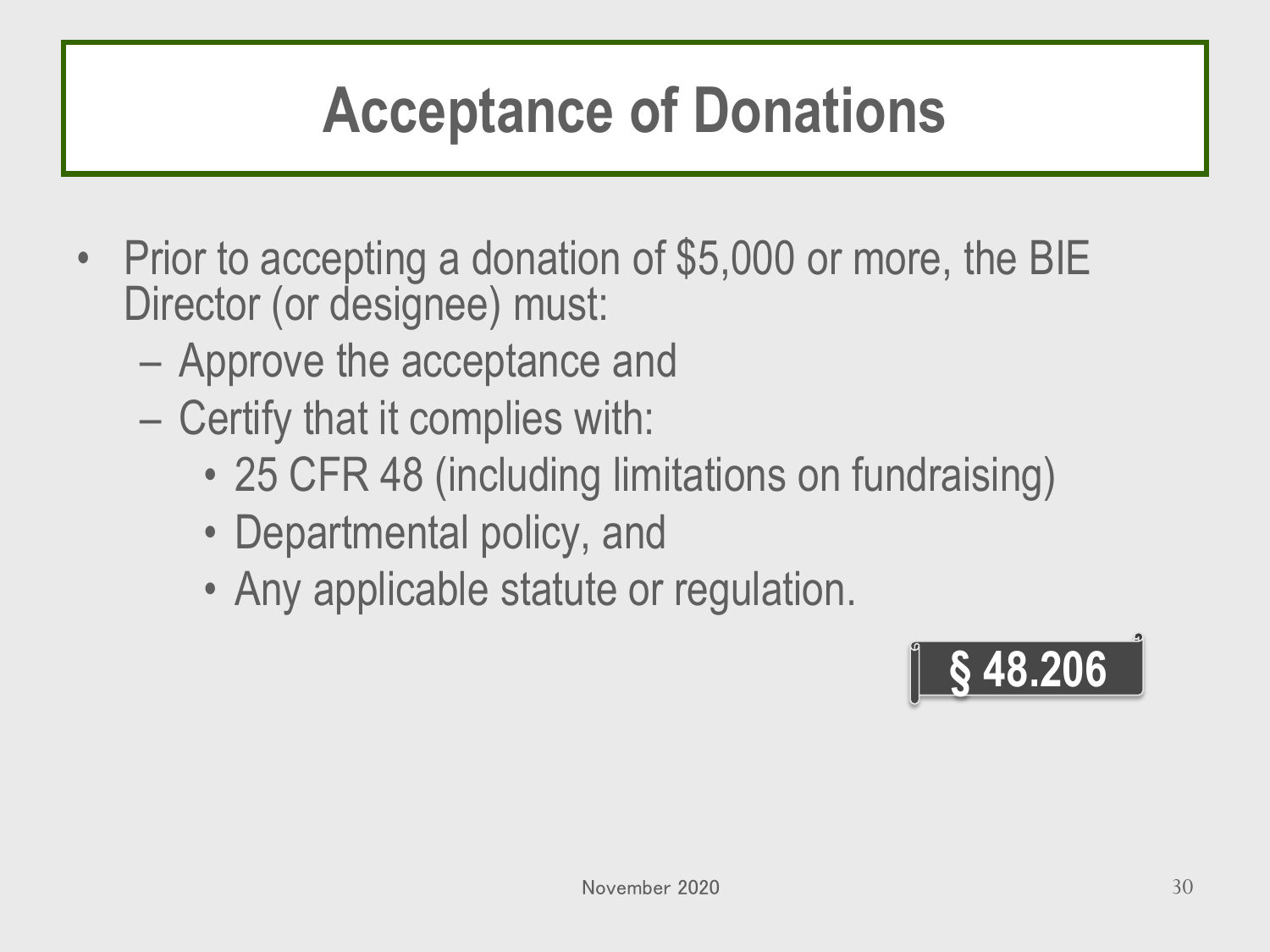## **Use of Donations**

- Processing
	- BIE Director (or designee) must deposit all income from the fundraising into the designated Treasury account
	- The BIE-operated school must:
		- First use the funds to pay documented costs of the fundraising activity
		- Use the remaining funds for the school purposes identified in the solicitation
			- If the solicitation did not identify the school purposes, the funds and in-kind donations may be used for "any school purposes" (as defined)

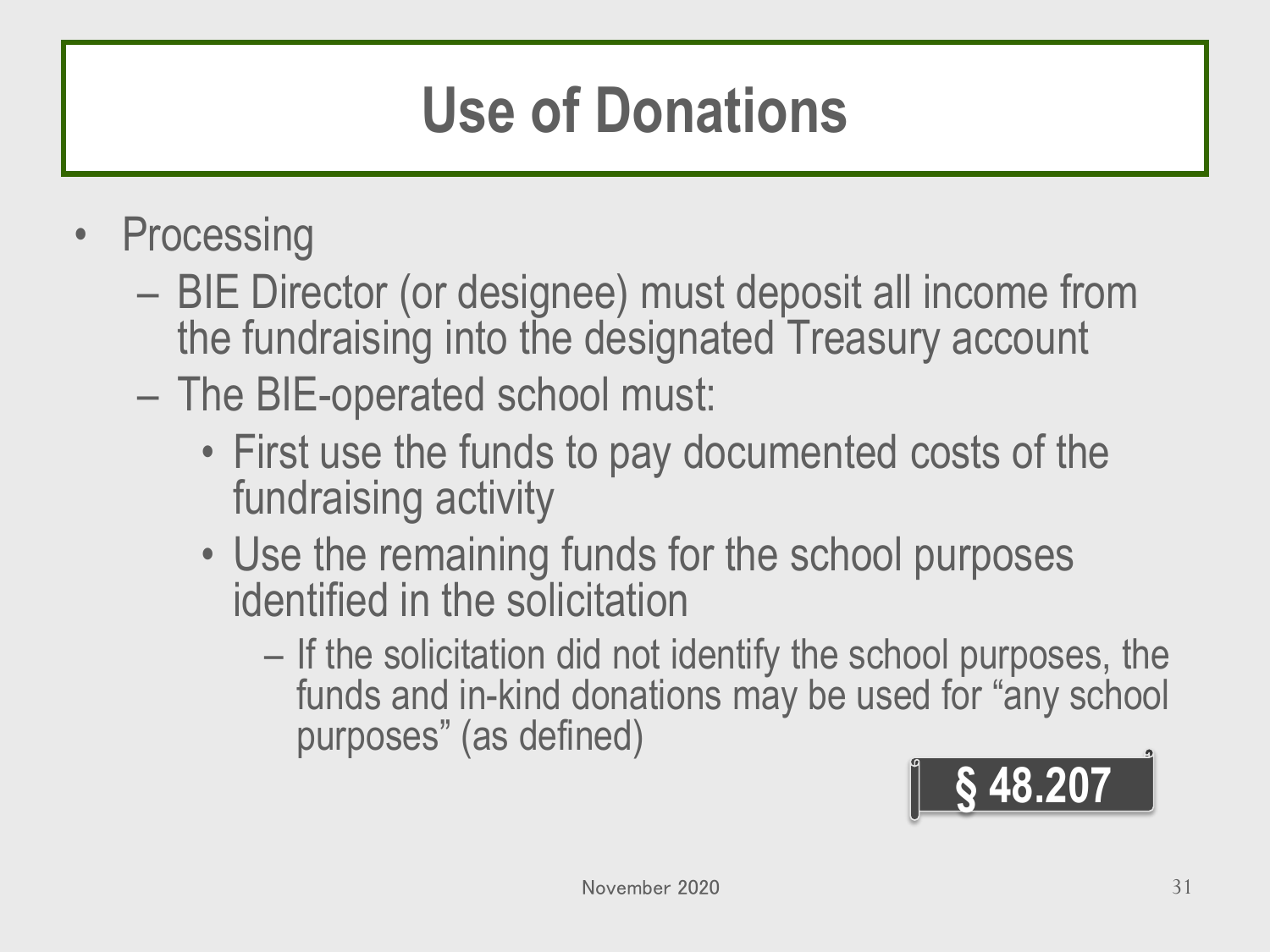## **Results Achieved From Donations**

- Each BIE-operated school that received donations must submit an **annual report** to the BIE Director containing:
	- A list of donors, donation amounts, and estimated values of donated goods and services;
	- An accounting of all costs of fundraising activities;
	- Supporting documentation showing the donations were used for school purposes; and
	- A report of the results achieved by use of donations.

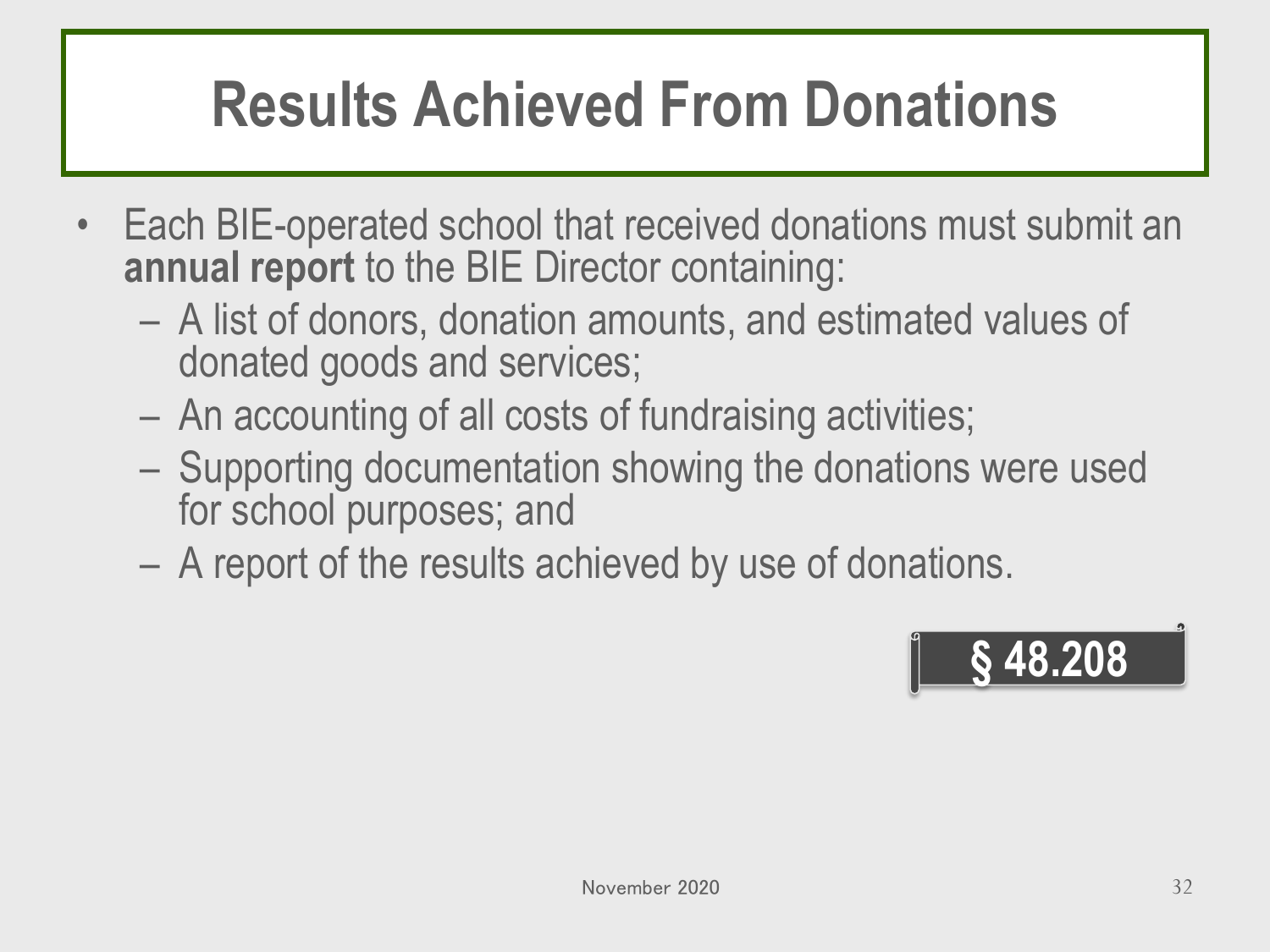#### **Next Steps**

- Comments due **December 14, 2020**
	- To consultation@bia.gov or through www.regulations.gov
	- No need to send duplicate hard copy
- Goal: Publication of final rule in January 2021